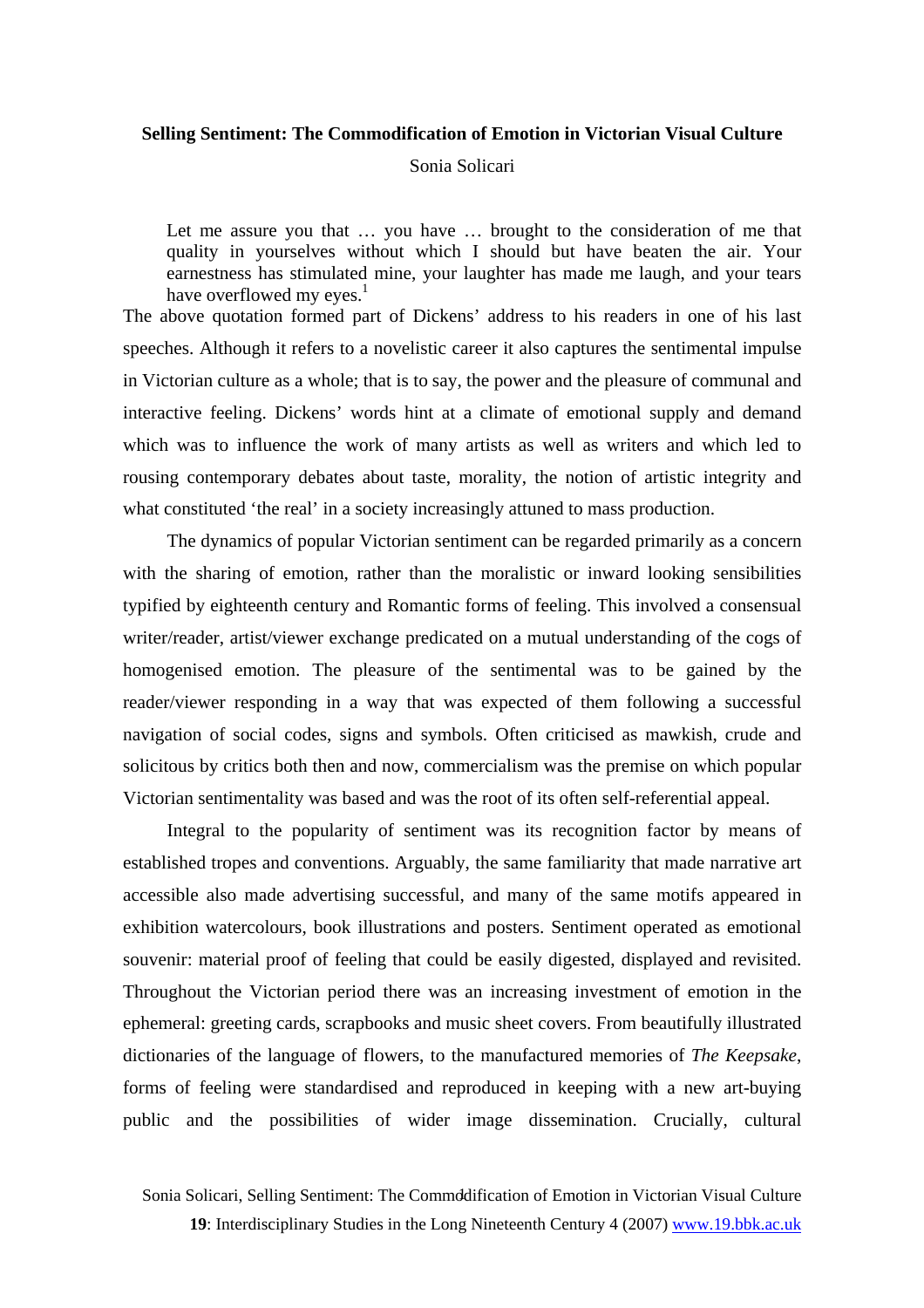homogenisation entailed social democratisation and contemporary debates on taste were bound up in class and gender issues, which regarded works of feeling to be cheapened by their un-edifying, ready-made interpretations.

This article will explore how, in the cut-throat commercial world of image production, sentiment became manifest and identifiable, if only as a notional phenomenon, and how the means of presenting feeling could itself become so reproduced as to leave only a suggestion of emotional intention. The article has grown out of preparatory work for an exhibition at the Victoria and Albert Museum: *A Show of Emotion: Victorian Sentiment in Prints and Drawings,* which attempts to demonstrate the ways in which the supremacy of the image could cut across the distinctions between fine art paintings and works intended solely for mass consumption.

> I The Development of the Visual Sentimental

From its origins in eighteenth-century sensibility and the philosophies of feeling, to the pejorative connotations of the sentimental in Victorian culture and beyond, much has been written on the development of sentiment as a self-indulgent, insincere appeal to the tender emotions. However, linear progressions are seldom easy to maintain and even a cursory glance at the subject matter in paintings, prints, drawings and illustrations, reveals the tandem development of an increasingly commercial society that did not necessarily trace its origins to the corruption of moral artistic aims. Advances in image production and dissemination created a mass culture, and public demand for certain types of image became increasingly discernible. What is considered to be 'Victorian' sentiment arguably first appeared in England as early as the 1720s to cater for a market that craved accessible and sensually satisfying art.

Images known as Fancy Pictures tapped into the growing need for the unchallenging and aesthetically pleasing. Made popular in the early eighteenth century by the French artist Phillip Mercier and maintaining their appeal until about the 1820s, Fancy Pictures were named at a time when the term 'fancy' was more suggestive of fantasy, or imagination. They were usually portraits of young working-class women, embellished with a narrative element that was intended to titillate and please the growing art buying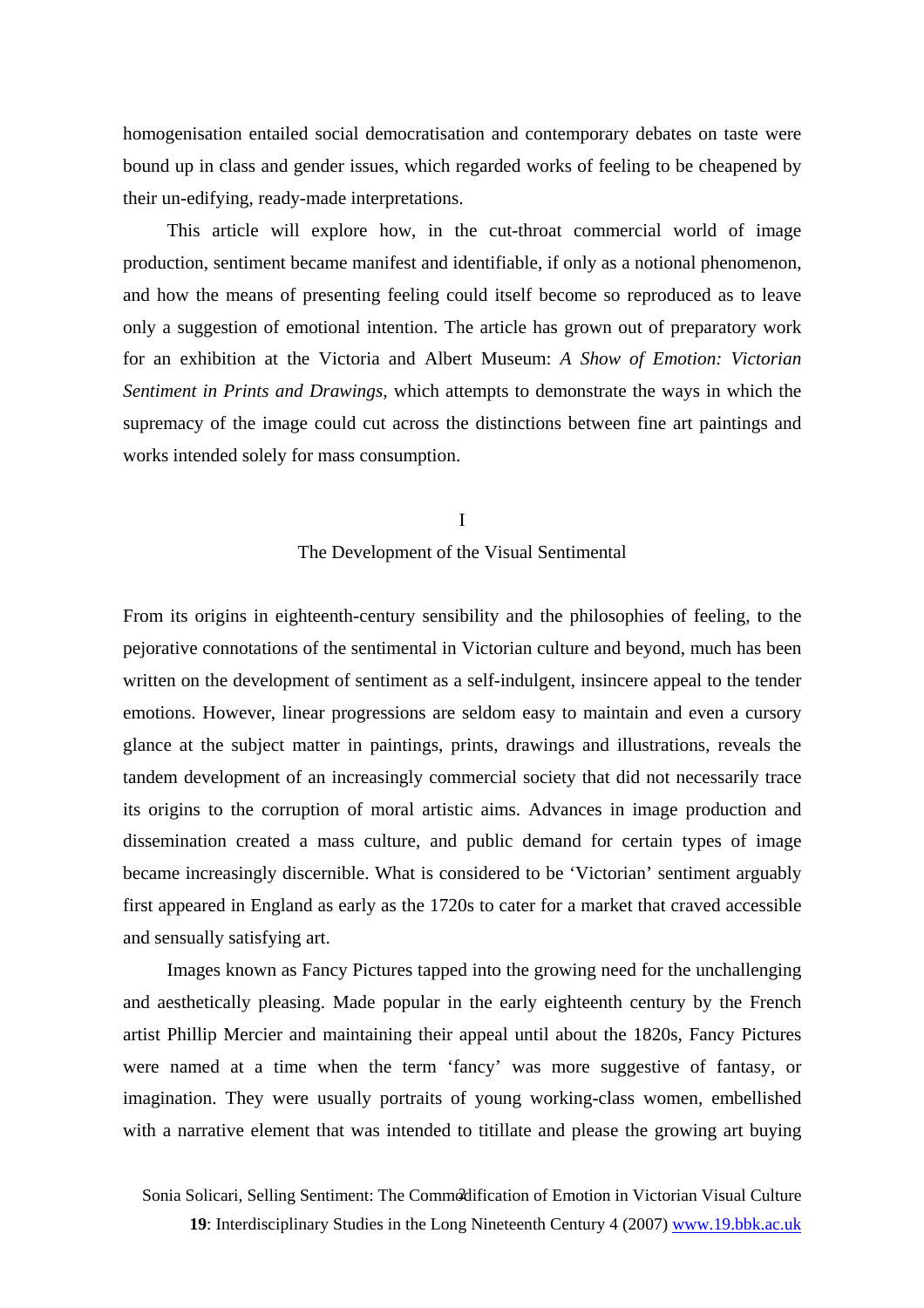public. Typically, these images represented a girl carrying out everyday domestic chores, selling oysters or purchasing a ballad. They were chiefly intended to be pleasing to look at and intellectually undemanding. As Martin Postle points out, women were conceived 'as figures of male fantasy and objects of covert desire' and such pictures 'were just one manifestation of the emergence of a sense-driven culture'.<sup>[2](#page-20-1)</sup> Such popular, if vacuous, images were as much a precursor to the Victorian sentimental picture as Rousseauesque appeals to the moral sentiments, mutated and perverted for a populist audience that didn't know better. Indeed, the concept of a 'sense driven culture' – a public motivated by its search for low-key emotional rather than intellectual or moral gratification – is central to the appeal of sentiment as a genre.

#### II

### Subject Matter and the Blurring of Sentimental Genres

In truth, that which can be termed a sentimental image ranges from a Royal Academy oil painting aiming at social commentary to Keepsake Beauty prints – generic images of women published in annuals or showpiece books. Often, the same artist spanned a range of sentimental genres, with the burgeoning print trade proving so lucrative that commissioned illustration work frequently informed exhibition painting. Frederick Walker re-produced some of his most popular images in both paint and print, employing what was termed a 'homely' style.<sup>[3](#page-20-2)</sup> The provenance of a selection of his paintings attests to the dynamism of the nineteenth-century art market and the numerous outlets for the



**Fig. 1 Illustration to**  *The Seasons. Spring Days*

dissemination of images.

In 1862, the enterprising Dalziel Brothers gave Walker free rein to produce ten engravings, around which they commissioned poetry as part of their popular *Dalziels' Fine-Art Gift Book* series. The resulting prints were published in a *Round of Days* (1866), *Wayside Posies* (1867), *Picture Posies*, (1874) and *English Rustic Pictures* (1882), indicating the recyclable nature of images and the continuing public profile that an artist's work could maintain through wide publication. Three of these original designs,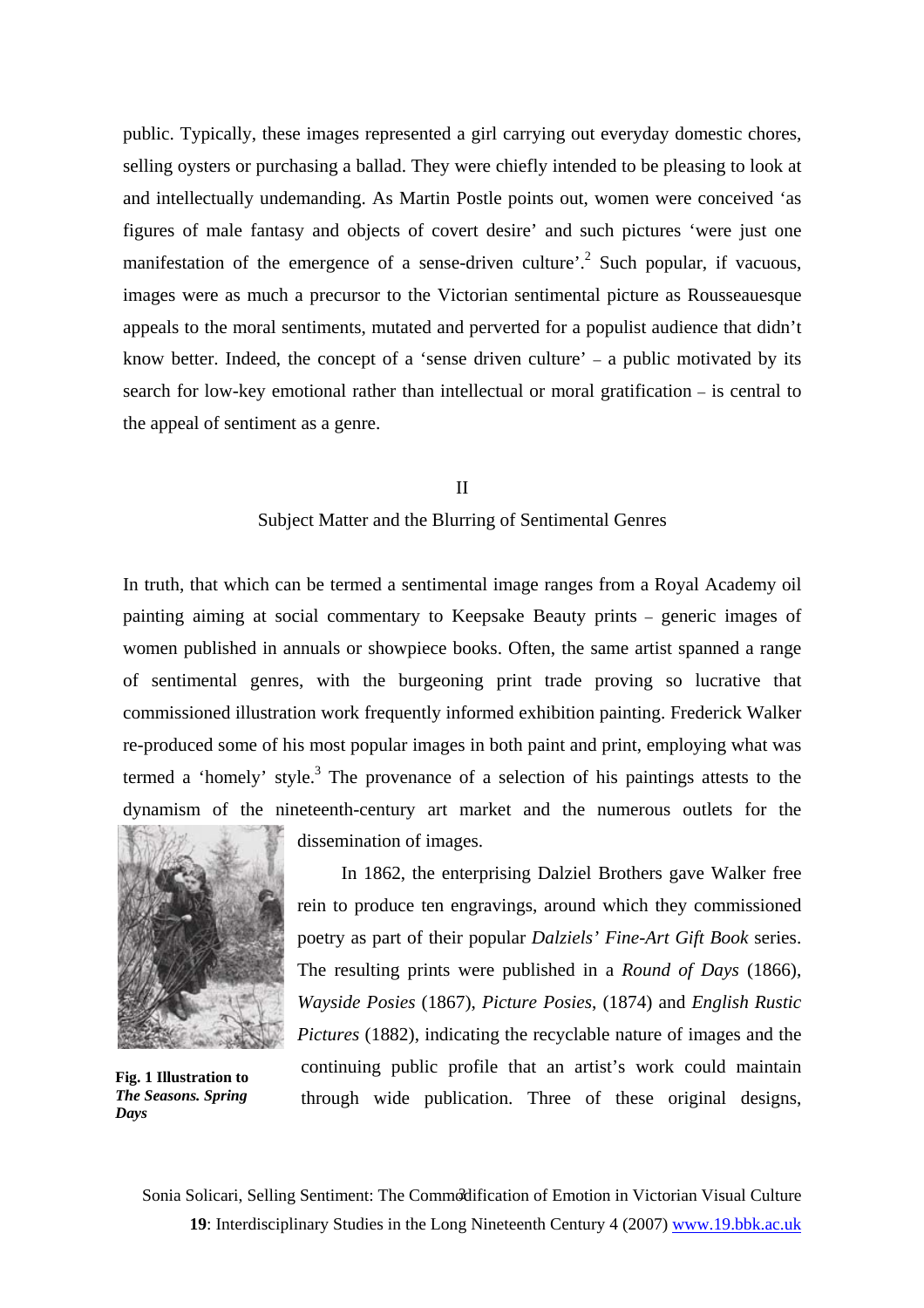

**Fig. 2 Illustration to** *The Seasons, Autumn Days* 

including *Spring* and A*utumn* (Figs. 1 & 2)*,* formed the basis for highly finished watercolours of the same title. The watercolour versions, painted in 1865 (Figs. 3 & 4), also maintained a visual presence, despite residing in private collections for the remainder of the century. They were first purchased by the collector William Leech; they were then lent by him to Walker's memorial exhibition at the Deschamps Gallery, New Bond Street in 1876; sold for a high sum at Christie's in 1887 to the art dealer Sir William Agnew; reappeared at the Royal Academy winter

exhibitions in 1891 and 1901; and finally entered the public collection of the Victoria and

Albert Museum in 1911.

Walker's work can be seen as inhabiting the middle ground of sentiment. With *Spring* and *Autumn* he employs the popular theme of the



seasons and the common association of women with nature but makes use of established biblical motifs, such as the apple and the tree, to suggest both the timelessness of his subject matter and the transition from innocence to experience. The watercolours,

 **Fig. 3 Walker,** *Spring*

especially *Autumn,* in which the female figure appears older and

more languorous than in the print, do display a greater depth of feeling than the Dalziel illustrations. This rescues them from accusations of mawkish sentiment but demonstrates how the same image could be imbued with, or denied, emotional profundity according to its visual context.

Certainly, the subject of nature and the seasons inspired visual material throughout the nineteenth century, which ranged from the traditional to the fashion-dictated. Beautifully illustrated editions of the language of flowers, for example, meant that emotions were often reduced to visual signs that became so established as to leave little room for independent interpretation. *In Doubt* (Fig. 5), by the artist Emily Farmer emphasises the gap between the power of Victorian visual symbols and the subtlety of



**Fig. 4 Walker,** *Autumn*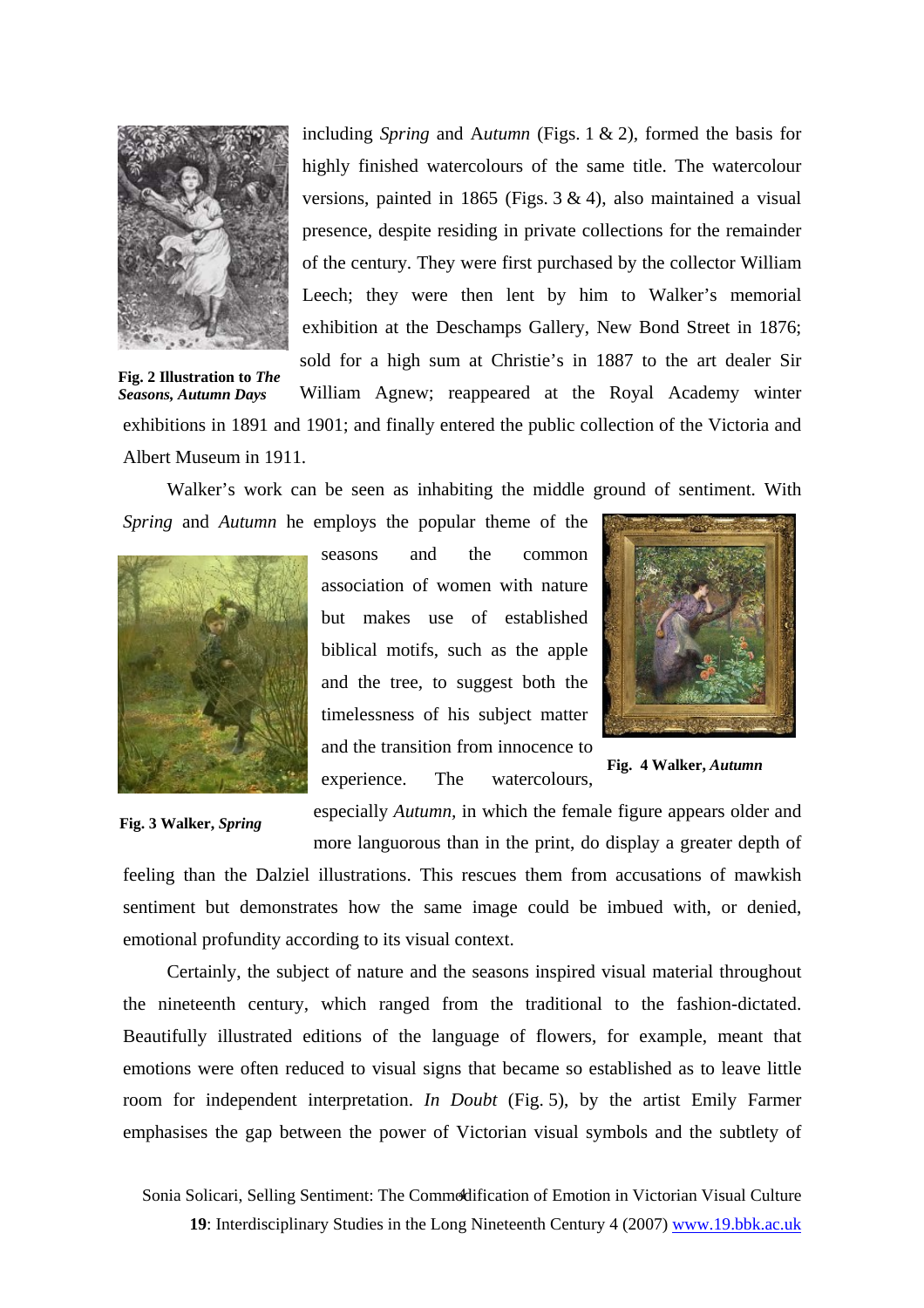

**Fig. 5 Farmer,** *In Doubt*

human emotion. The woman's dress is suggestive of bridal wear, although not traditional for the period. She has a forget-me-not pinned to her breast, often worn to signify constancy and love, yet her downcast eyes and the verbal clue of the painting's title betray her qualms. The painting has a number of narrative elements but it marks a transition between the engagement of the viewer's interpretative faculties, encouraged by the narrative painter and the more aesthetic self-indulgent presentation of tender feeling that typified the sentimental picture.

Fig. 6, from a series of the Twelve Months, still in uncut-proof stage, also

demonstrates the increasing use of stock motifs and



**Fig. 6** *December***, engraved by Taylor**  characterisations, here resulting in a more whimsical sentimental aesthetic and denying the kind of temporal sensibility employed by Walker. Similarly, Thomas Riley's *Gathering Apples* (Fig. 7) straddles the boundaries between timeless classic and popular banality. It was published in the art **Fig. 7 Riley**, magazine *Portfolio* as a visual



*Gathering Apples*

intermission between articles and bore the accompanying justification:

The association of human and vegetable forms is natural and happy; it is the union of the two greatest worlds of creation known to us, and it has been so valued and understood by the greatest artists of past times.<sup>[4](#page-20-3)</sup>

In retrospect the image seems unimaginative, a tender oft-repeated take on the kind of mother and child scenes of which the Victorians never seemed to tire. This suggests the possibility of a process of contextual sentimentalisation; pictures drained of genuine feeling by the proliferation of similar scenes, rather than attributes integral to the image itself. Crucially, it also identifies sentiment as a malleable concept that changes with time as well as situation.

In its subject matter, the work of Charles West Cope inhabits a similar position on the cusp of sentiment. Like his contemporary, the Pre-Raphaelite turned Royal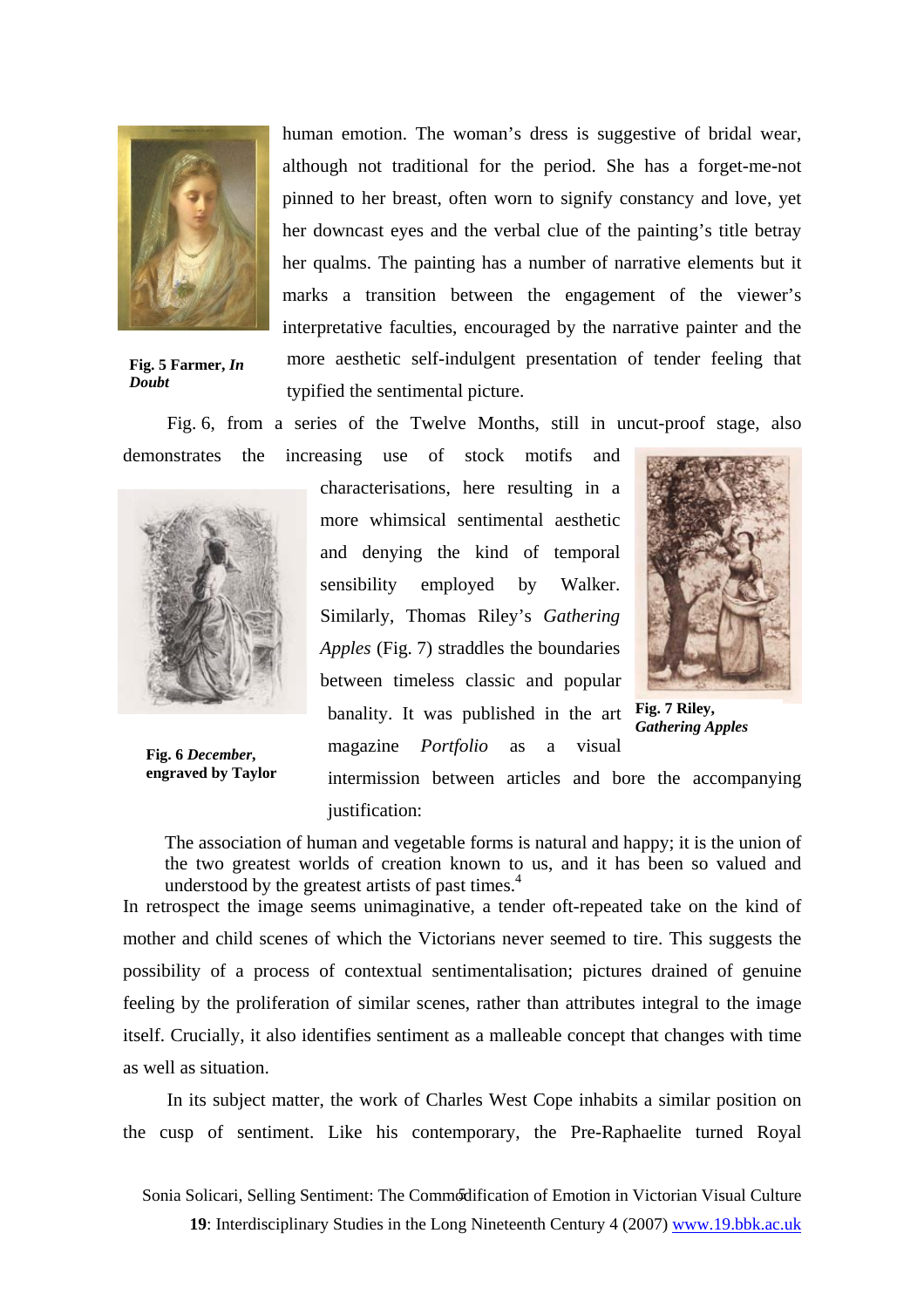

Academician, John Everett Millais, his work was technically accomplished but often tainted by questions of taste and accusations of artistic compromise. Both Cope and Millais produced work for the Etching Club, which published, alongside illustrated editions, more decorative books such as *A Selection of Etchings* (1865) which gave artists the freedom to contribute prints suitable for a 'best of' publication. Millais' *Happy Springtime*,

 **Fig. 8 Millais,**  *Happy Springtime* 

1860 (Fig. 8), again demonstrates the popularity of the mother/child/nature subject and, in a similar vein to Walker's

working practices, inspired a finished painting: *The Nest* was exhibited at the Royal Academy in 1887 but prompted *The Magazine of Art* to brand it 'suggestive of the Christmas number style of art, dry and disagreeable in colour and steeped in the tritest kind of popular sentiment'.<sup>[5](#page-20-4)</sup>

Cope himself made a conscious move towards what can indeed be seen as works of 'popular sentiment'. These ranged from well-received narrative art to generic maternal scenes. We know from his *Reminiscences* that he was acutely aware of the need to sell rather than merely exhibit works. The failure in 1841 to find a buyer for a social-themed painting incited the artist to comment that:

The non-pecuniary success of the picture of the 'Board of Guardians' was a great blow to me and entirely shook my confidence in the taste of the British public. That a most successful work, written about in the papers and admired by crowds should be allowed to come home unsold was a new experience to me. I felt that I had done my best with a highly dramatic subject, and that, with the prospect of an increasing family, it would be risky to spend time and money which might not be repaid with interest. Why go on repeating such pictures.<sup>[6](#page-20-5)</sup>

This acknowledgement of market conditions signalled a change of direction for Cope. After 1841 he began to produce paintings that still touched upon topical themes but were also possessed of a more discernable sentimental appeal, employing forms of feeling, rather than social or moral commentary.

*The Young Mother* (Fig. 9)*,* exhibited at the Royal Academy in 1846, is unusual in its depiction of a woman breast-feeding but typical of Cope's move towards more accessibly tender subject matter. Usually depicting women and/or children, his new work was drawn from his own experience of family life and possesses a domestic quality that at once removes it from established contemporary understandings of high art. Alert to the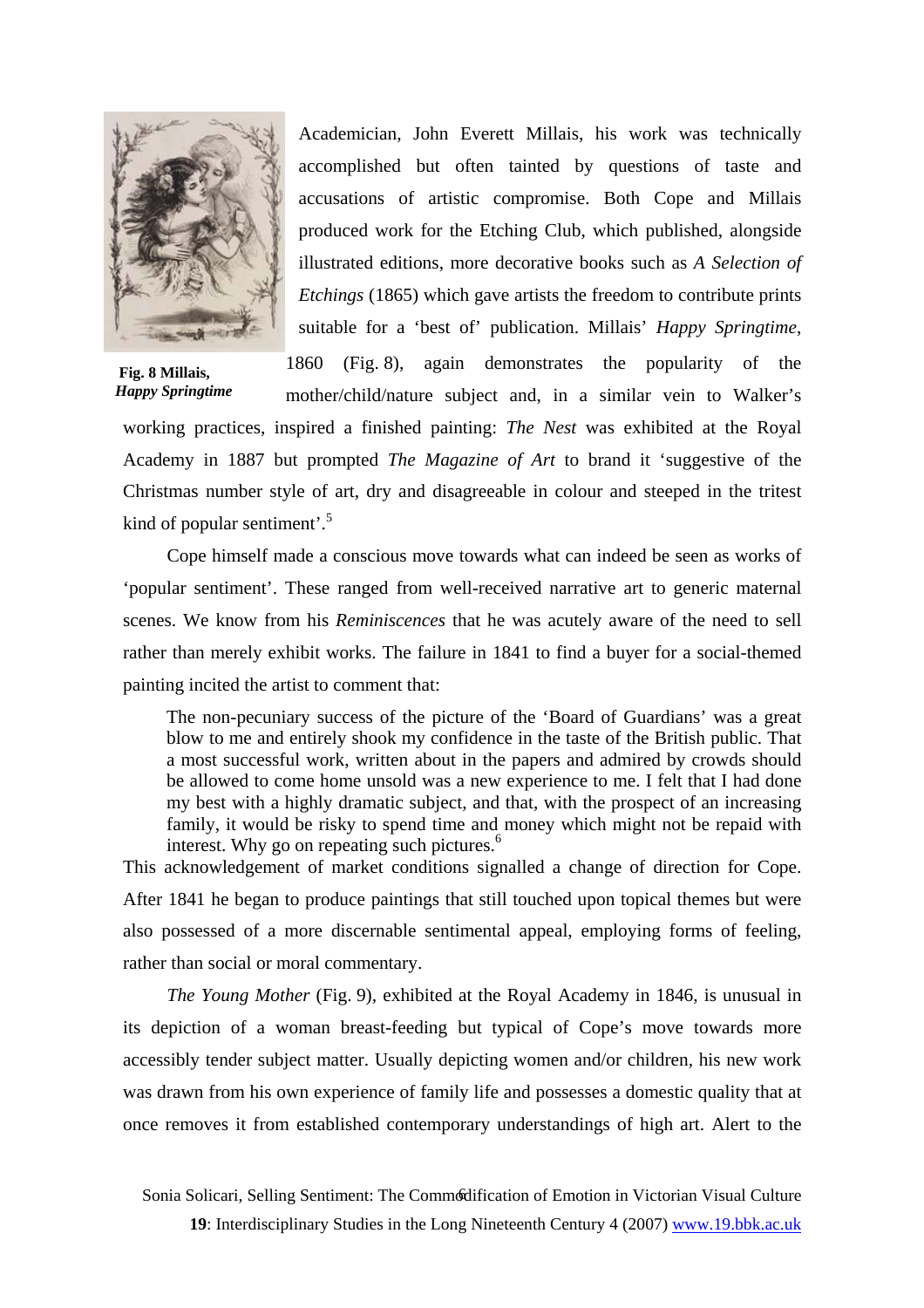

**Fig. 9 Cope,**  *The Young Mother* 

need to make his pictures relevant and appealing, *The Young Mother* tapped into topical media debates which suggested that middle-class women should breast-feed their children rather than expose them to the risk of cholera and bad morality associated with th[e](#page-20-1) working-class wet nurse<sup>7</sup>. The painting's success draws upon the genuine emotions of the artist (he used his own wife and child as models), the touching and intimate quality of the scene and the viewer's own participation in this intimacy. As the reviewing critic from the *Athenaeum* commented:

Simple and unpretending though it be, [it] is full of the gentle refinement which springs under the brush when the artist unaffectedly gives way to the feelings of tenderness inspired by maternal affection nursing the baby in its fond embrace. $\frac{8}{3}$  $\frac{8}{3}$  $\frac{8}{3}$ Certainly, the ideas expressed in this statement draw upon an appreciation of genuine feeling that often informed criticisms of the sentimental as lacking in authenticity. Although *The Young Mother* functions as a standard Virgin and child celebration of

maternal feeling, its appeal is also sensual and physical. In comparison, sentiment on a more mawkish level subjugates personal feeling to the immediacy of the image and the gratification that can be gained through recognition of the familiar.

As an extension of the popularity of time-themed subjects, such as the months and seasons, and in keeping with the tactics of popular literature, many artists drew upon rites of passage, such as motherhood, as inspiration for sentimental material. As Fred Kaplan points out: 'Dickens prefers to dramatise the same data and sensations *in extremis* – birth, death, marriage, separation, violence, communal rituals – individual, immediate responses tothe passages of life'.<sup>9</sup> The poetry of Jean Ingelow, for example concentrates on key life moments, significantly visualised in accompanying engravings. *Songs of Seven* takes the reader on a sentimental journey through a woman's life stages identified in the poem as Exultation, Romance, Love, Maternity, Widowhood, Giving in Marriage and Longing for Home. The appeal is to the heart, employing routine poetical devices, to engage but not challenge the reader:

I shall not die, but live forlore – How bitter it is to part O to meet thee, my love, once more! O my heart, my heart! $10$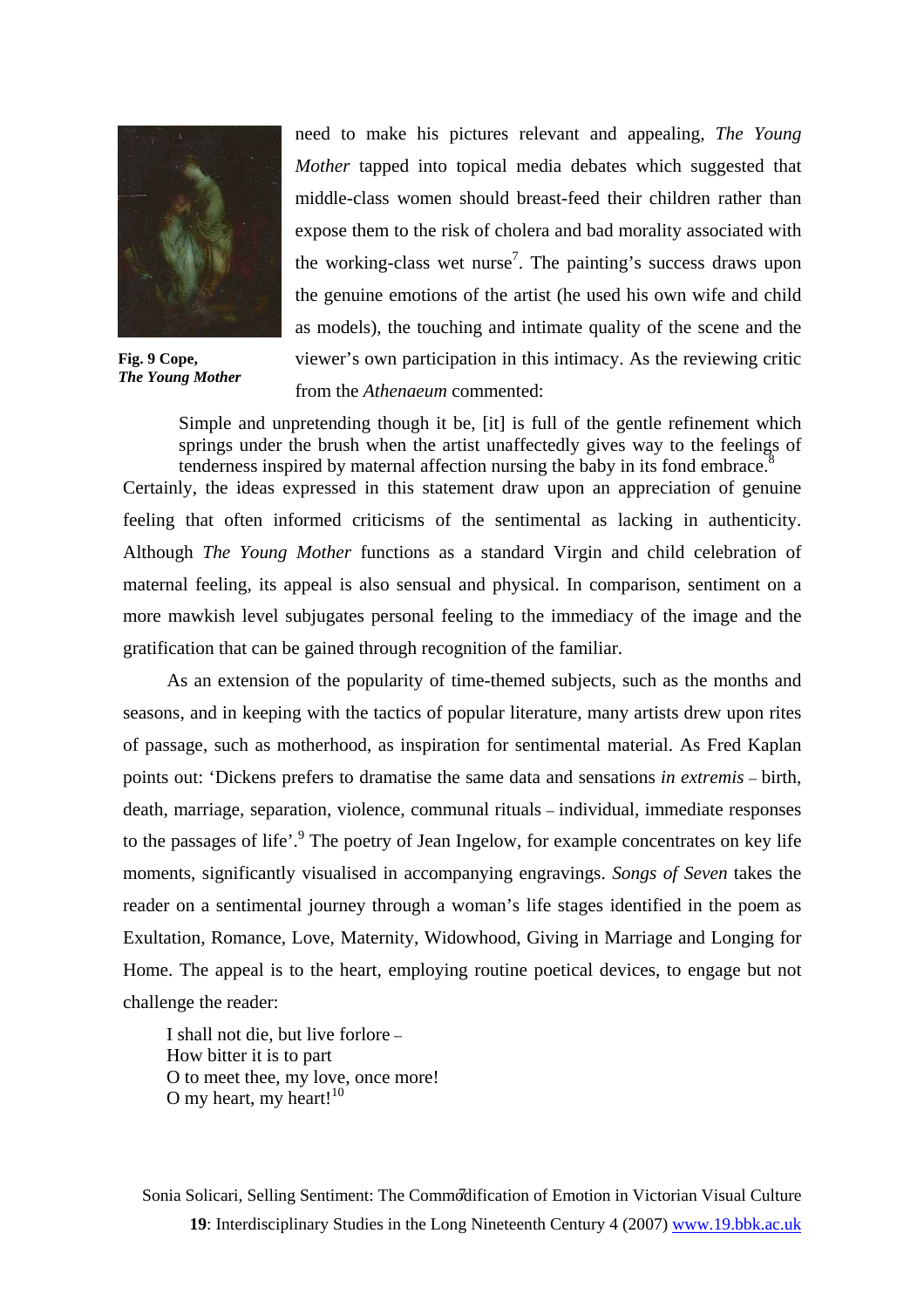Together with Arthur Boyd Houghton's illustrations (see Fig. 10), the effect is akin to



melodrama, an experience where sensation and immediate gratification become ends in themselves. Houghton employs the common visual signifier of a prostrate woman, a motif that was also used to depict female distress responses to everything from death to abandonment, disappointment in love and recollections of heartbreak – instantly recognisable yet prosaic representations.

Certainly, illustrations were integral to the establishment of stock motifs, and even to figurative poses, which gave visual credence to trying experiences. It comes as no surprise that time

**Fig. 10 Houghton,** *Songs of Seven, Widowhood*

and time again artists illustrated the same aspects of texts. Teamed with the increasingly mutual relationship between painting and print it is difficult to be certain whether artists painted the same scenes because they were popular or whether the opposite was true. What came first: the sign or the sentiment?

#### **III**

#### **Communal Feeling and the Souvenir: Public Visualisations of Private Sentiment**

For the nineteenth-century audience, the heightened portrayal of certain key life moments were, without doubt, linked to wider cultural thought rather than merely existing in an insular world of art and literature. As has been well documented, death for the Victorians was the ultimate occasion for studied response and ritualisation: the deathbed scene, the funeral, the stages of mourning. It is with death that sentimental visual culture retains its moral impetus



**Fig. 11** *Memorial Card for Albert, the Prince Consort*

throughout the century, focusing on the untimely demise of saintly characters too good for this world. It is, however, with notions of tragedy and pathos that sentiment is also at its most performative; based on social expectations, tearful reactions to visual representations of death become an anticipated release rather than a spontaneous response.

Visually, death was processed through a complex system of sentimentalisation, which was less about fake emotion than the Victorian regard of communal feeling and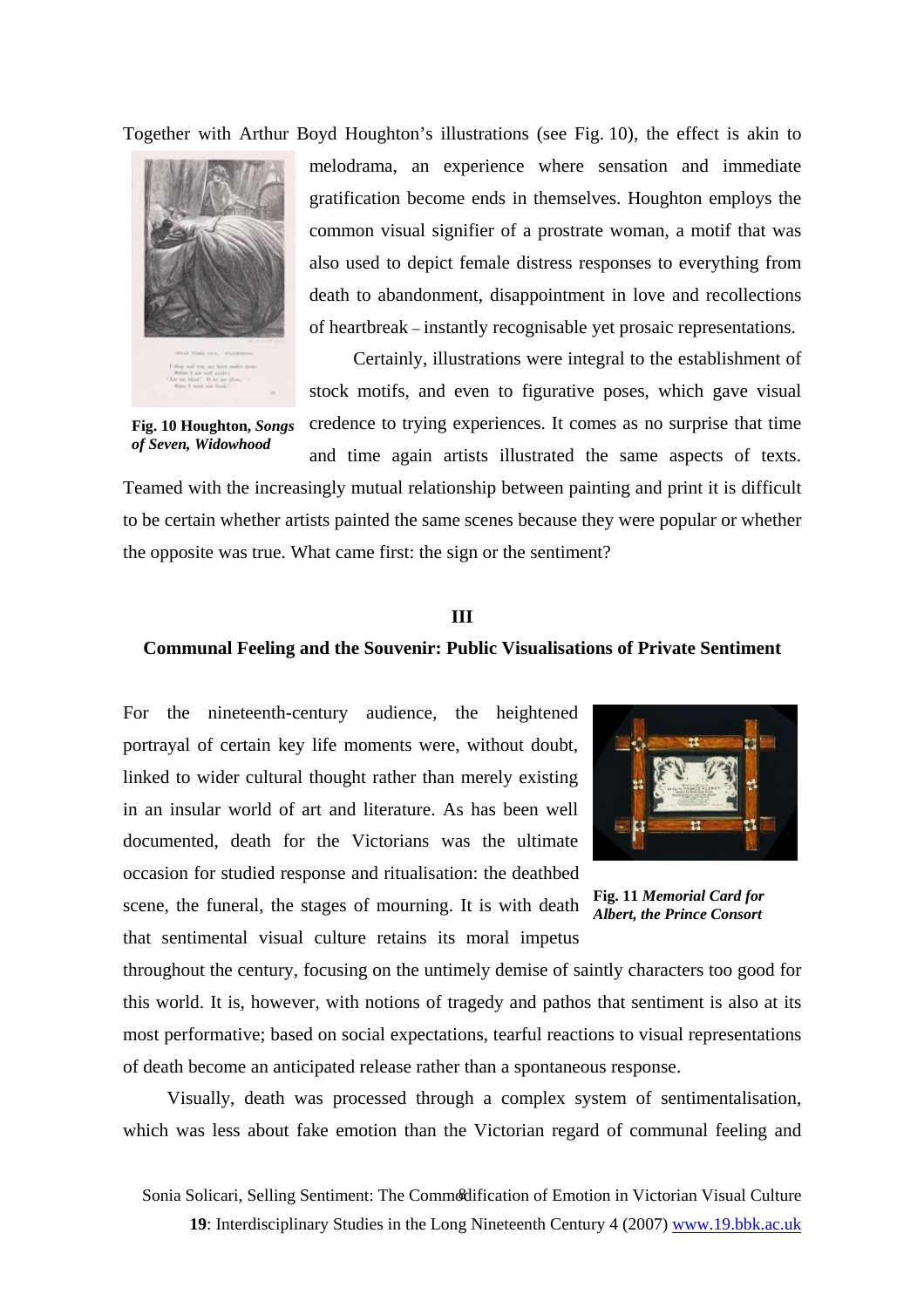collective memory. Many sentimental works arose from the commercial notion of the souvenir; the investment of memory in a physical object as public proof of feeling rather than as expressions of private grief. Laurence Lerner charts extraordinary commercial responses as early as 1817 when the death in childbirth of Princess Charlotte prompted the increased production of bombazine (a fabric suitable for mourning) to meet public demand and the selling of seats for the funeral. He also cites the bemused reaction of *Cobbett's Political Register*, which stated: 'It is nonsense, and, indeed worse, it is vile hypocrisy to talk about *personal sorrow*, or personal feeling of any sort'.<sup>[11](#page-20-9)</sup>

Personal feelings were, it seems, the form, not the function. Arguably, the public desire, fuelled by the growth of journalistic accounts and the souvenir industry, was to be



part of an event and to share a common cultural reference. Feeling, that to which most individuals can lay claim, is arguably the simplest premise on which to base the communal, encouraging the public to wear their hearts on their sleeves, or at least hang their feelings on their walls. Fig. 11 shows a

commercial mourning card for the death of Prince

**Fig. 12** *Taylor Memorial Card*

Albert, mounted in a contemporary, cheaply made, cruciform



frame for display in a modest room. Similarly, Fig. 12 shows a mass-produced mourning card for three children murdered by their parents in 1862, an event which prompted a national outpouring of grief. 'Lest we forget' became an industry in its own right and one in which memory could be marketed.



**Fig. 14 Cattermole,**  *Knight and Lady*

**Fig. 13 Artist Unknown,** *The Old Armchair* 

Such a climate also witnessed an investment of memory and

feeling in the physical and a growing awareness of 'sentimental value', as demonstrated in the music-sheet cover *The Old Arm Chair* (Fig. 13). The past, and notions of nostalgia spawned visual responses that ranged from scenes such as *Knight and Lady* (Fig. 14) by George Cattermole, a Victorianised view of the historical past that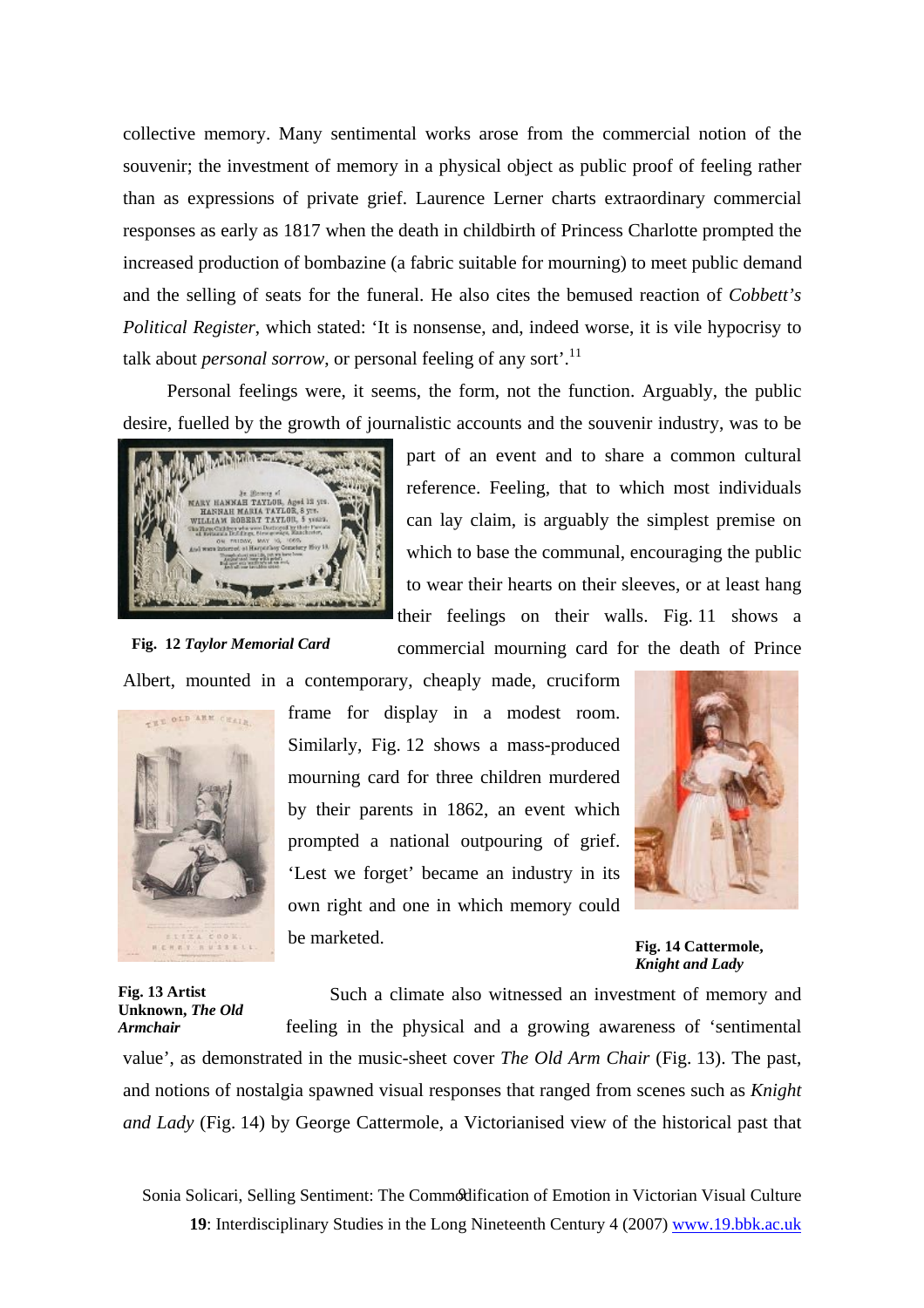appeals to the feeling heart rather than the antiquarian mind, to a tangible cult of childhood.

# IV

### From Subject to Style

Many nineteenth-century images of children, for adult consumption, carry the trace of affectionate morality, with subjects such as the tending of animals or the blossoming of religious sentiment. Such scenes, however, also operate alongside the purely aesthetic,



 **Fig. 15 Hill,**   *Two Small Girls* 

works that reference tender feeling through the established signs and symbols but prioritise the image as a self-indulgent end in itself. The watercolour by Richard Hill (Fig. 15) is especially interesting, as it was also reproduced in print form with significant changes. One print version shows strings of necklaces hanging from the girl's finger where, in the watercolour, a butterfly sits. This demonstrates not only the resourcefulness of the increasingly powerful print trade but also the dilution of authenticity in a climate where image types could be re-hashed.

The substitution of a butterfly for jewels marks the final leap from the sentimental to the kitsch, aligning the representation of the child with commodity rather than nature.

Images such as Hill's also raise the question of whether the sentimental became a style as well as a subject or theme.

seen most clearly in the work of Myles Birkett Foster and Helen



**Fig. 16 Myles Birket Foster,**  *The Milkmaid*

Certainly with painting, particular visual pointers; pastel colours, delicate brush-strokes, wide-eyed, rosy-cheeked, innocent beauty could often be

employed to denote the emotional territory of the image. This can be



**Fig. 17 Allingham,**  *A Cottage at Chiddingfold*

Allingham, (Fig. 16 & 17), both of whom built an image industry on the popularity of richly-hued rural idylls. In the case of Hill's watercolour the viewer is subjected to a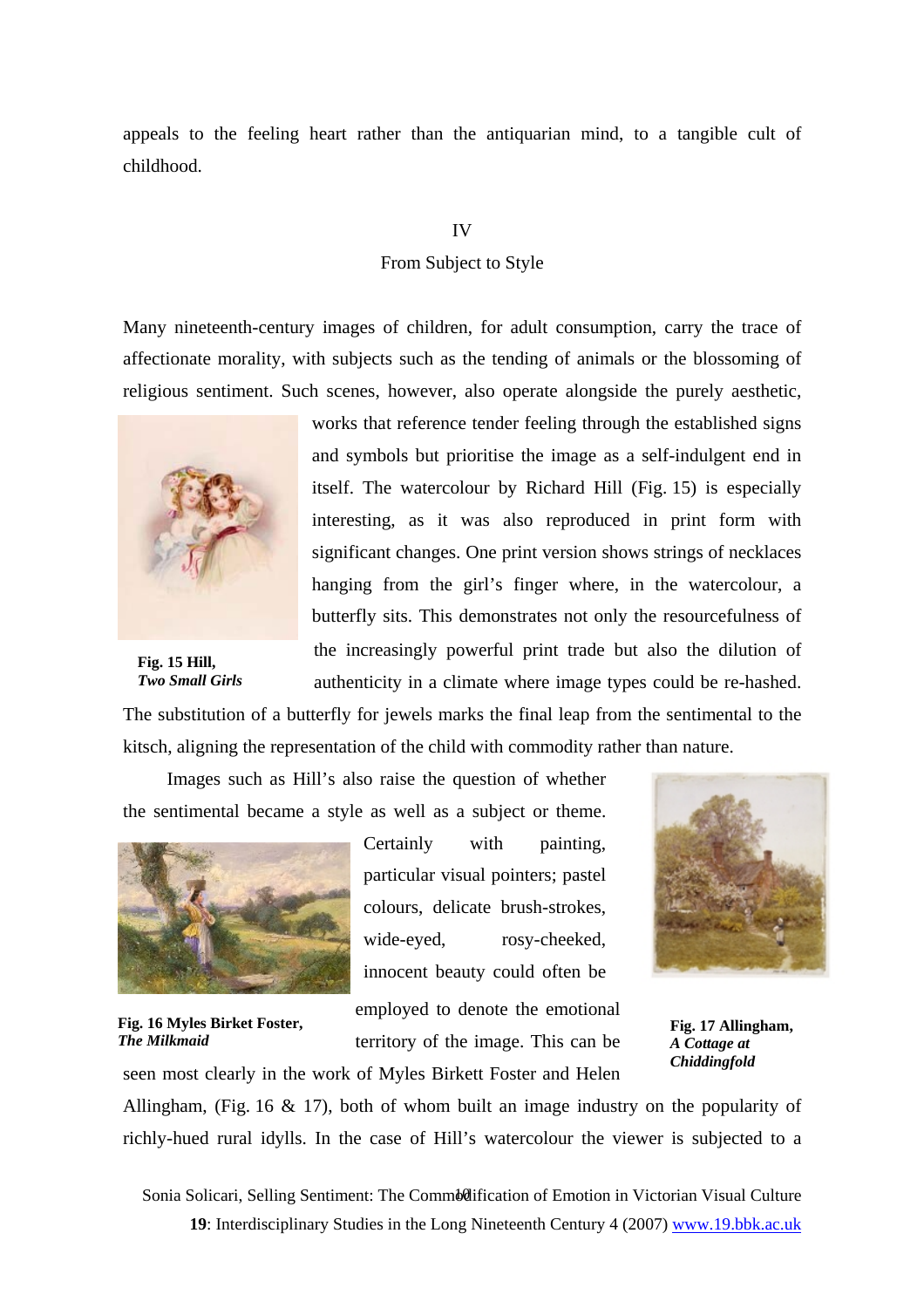hyper-reality of exaggerated features and plumpness – an artificiality that further aligns sentimentality with the growing industry of kitsch, but also creates a recognisable style that identifies the aim of the image whilst requiring little interpretative work on the part of the viewer.

Richard D. Altick touches upon the artistic move from the 'genuine' to the merely recognised, from the subject to the style, when he discusses the nineteenth-century vogue



**Fig. 18 Smythe,**  *Under the Greenwood Tree* 

for scenes from literature. These veered between artistic interpretations of narrative, strictly plot-based illustrative works, established and repetitive favourite scenes, and figurative or landscape studies which merely referenced a known work of literature in the title. His argument – that certain novels gained sufficient popular currency to negate the need to actually visit the original source – suggests the potential brand status of both literature and art. Perhaps, what has come to be known as the sentimental is the

supplanting of original response with second-hand feeling – homogenised emotion, common to a society rather than an individual. Examples of this include Lionel Percy Smythe's 'Under the Greenwood Tree' (Fig. 18), which imbues the landscape with the sentimental impulse of its namesake novel by Thomas Hardy (as well as referencing a song in Shakespeare's *As You like It*) whilst tapping into the popularity of watercolour landscape idylls, and C. R. Leslie's female studies, (Fig. 19), in the style of the Keepsake Beauty but often featuring literary titles.

Essentially, the style of painting faces, as seen in Leslie's pictures, provided fashionable appeal, and a blank canvas which allowed the image to operate on a primarily decorative level. They demonstrate the visual familiarity that artists were keen to employ to ensure a sale. Thackeray, who was vociferous in his belief that one should 'look to have your heart touched by [art]', nevertheless hit upon the increasingly blurred boundaries between genuinely



touching emotion and a vacuous subject matter that was purely *Griselda* **Fig. 19 Leslie,**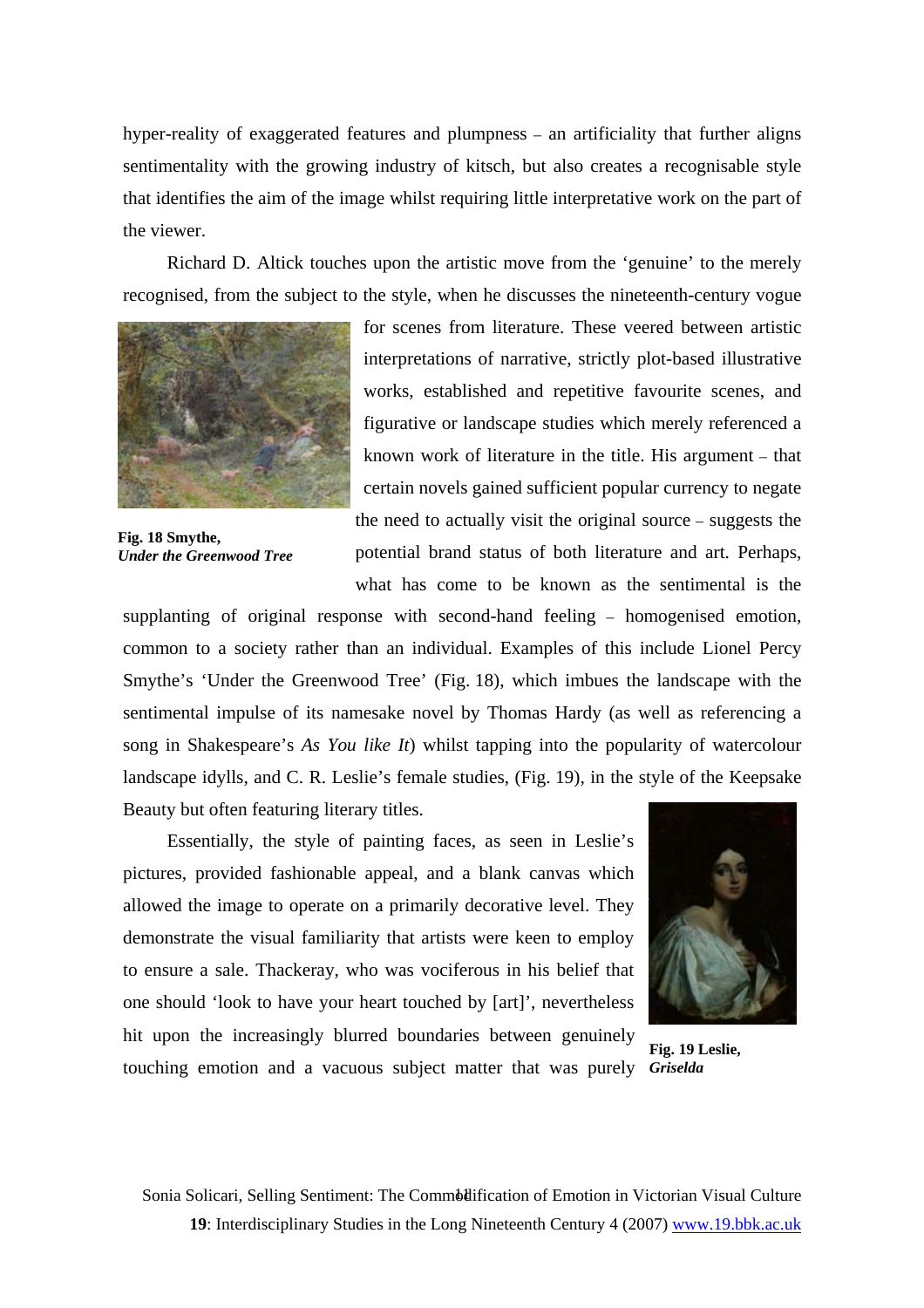transactional.<sup>12</sup> He describes the Keepsake prints as 'little better than prostitution,' showing as they do, 'Ladies in voluptuous attitudes and various stages of Deshabille'.  $(sic)^{13}$  Certainly, sentiment could be titillating as well as tender.

V

# Sentimental Exposure: Display, Collecting and the Public

It seems almost too obvious to point out that motivations for purchasing images differed widely. Sentimental works are seldom associated with the connoisseur, perhaps because so many images labelled as sentimental seem to prioritise subject over style. Art has always had a decorative function. However, this aesthetic impetus arguably reached new heights with the increase in middle-class housing in the nineteenth century and the need to furnish such spaces with suitable material. Thackeray acknowledged the appeal of the accessible when he commented archly in 1842: 'Our painters must suit the small rooms of their customers, and supply them with such subjects as are likely to please them … we want pleasant pictures that we can live with – something that shall be lively, pleasing, or tender, or sublime if you will, but only of a moderate sublimity.<sup>14</sup>

The ways in which these moderated scenes were purchased and displayed is inseparable from the effects, and indeed the affects, of the images themselves. How did true feeling manifest itself in an age when those with disposal income, such as Emily Tennyson, were buying art to match their wallpaper rather than as expressions of personal taste?<sup>15</sup> Perhaps, whatever reproduced images lost in the pretence of genuine and spontaneous response, they gained in mass recognition and reaction. They are closer in essence to modern understandings of kitsch as 'elaborately aestheticized commodities', which in their sometimes ephemeral and contextually tasteless way, served as selfknowing cultural signposts.<sup>16</sup> This is particularly pertinent to notions of collecting sets of prints for open display in the home.

George Baxter, for example, one of the great innovators of nineteenth-century image-making, patented his process for producing colour prints that shared the vibrancy of oil paint, but were much cheaper to buy and essentially mass-produced. The way in which Baxter's prints were marketed and collected is integral to our understanding of contextual sentiment and the place of emotional response within a culture of copy. Indeed, as well as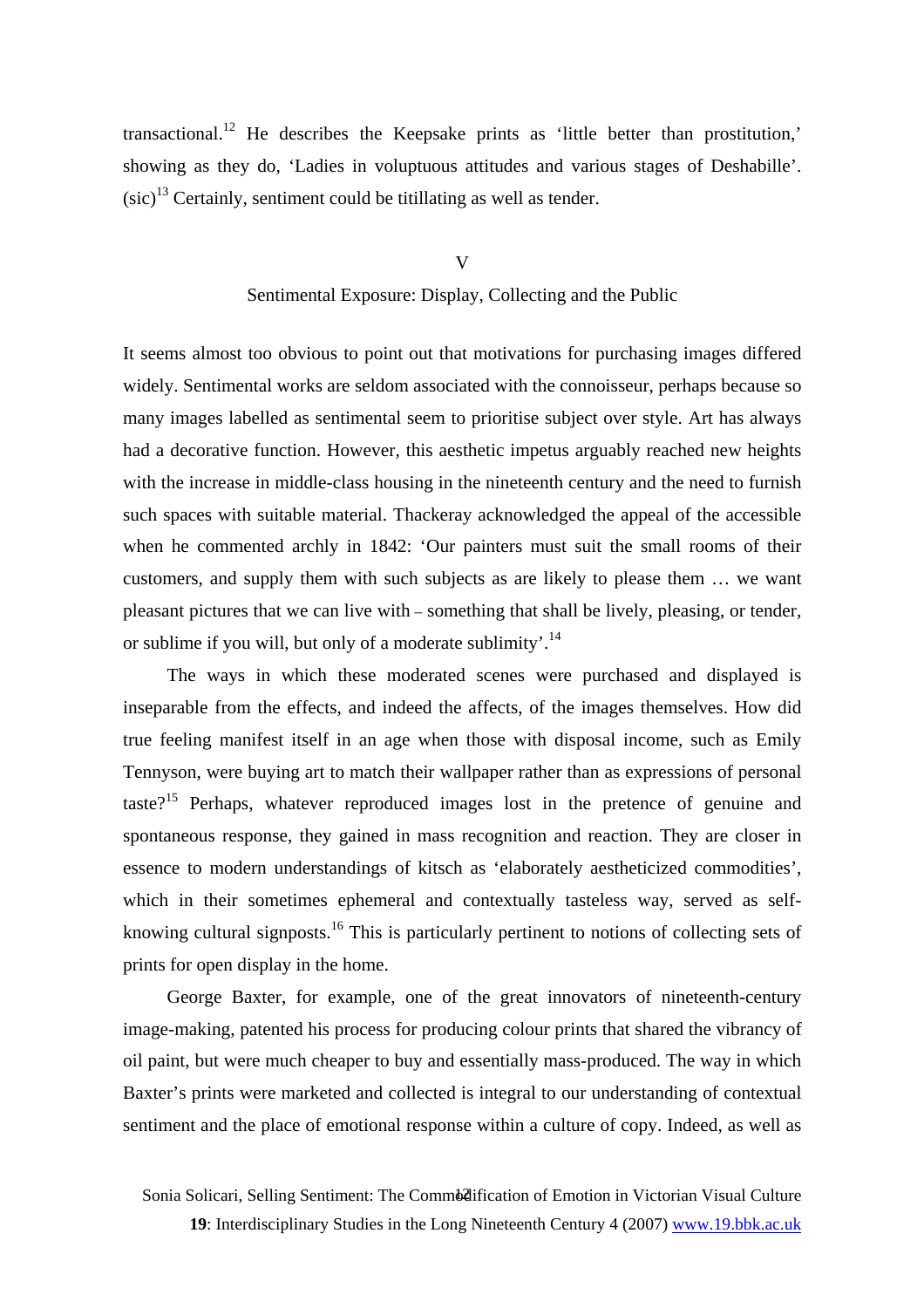

copying paintings, Baxter also reproduced the same composition in different prints, *Jetty Treffz, Madelle* (1860) is, for example, identical in composition to *The Princess Royal* (1858), substituting a handkerchief for a music-sheet, and an urn for a table and crown. Both images were also used for music covers. Many of Baxter's prints also formed collectable groupings. *Lovers' Letter-box* (1856) (Fig. 20) was recommended, from about 1860, alongside other prints that might form pleasant triptychs, thus prioritising the need to amass a popular set rather than purchase on individual merit.<sup>17</sup>

**Fig. 20 Baxter,**  *The Lover's Letter Box* 

The 1911 catalogue to Baxter prints also suggests suitable locations in the home for display of particular scenes. *Lover's* 

*Letter-box* was recommended, along with other sentimental single-figure images, 'for a moderate-sized room'.[18](#page-20-16)

The profile of the art-exposed, as opposed to the art-buying, public is also an integral part of the sentiment story. In many ways the shared experience of the widely disseminated image fuelled the popularity of the sentimental in the face of questions of



**Fig. 21 Artist Unknown,** *Dew Drop*

taste and suggestions of manufactured feeling. The appeal of such sentimental art was its immediate and unchallenging availability. Much has been written on the accessibility of images to all social classes via visual media such as the shop window display. By the late nineteenth century, the one hundred or so music shops in London provided an enticing and colourful street gallery, or commodity spectacle. Music-sheet covers helped both to sell the music and to

provide affordable art, with many being torn off and kept. They were

part of a fast, demand-led industry. Many are characterised by shoddy production, with bleeding badly-aligned colour and images chopped at the top, evidence of a guillotining process that valued speed over standards. Fig. 21 shows a typical generic cover for a waltz. It demonstrates the commercial potential of women in rustic settings, with the dewdrop symbolising consolation and hope.

Merciless marketing, it seems, contributed considerably to public recognition of certain images and motifs. T. J. Barrett of *Pears' Soap,* the company that caused a taste controversy by its use of Millais' painting *Bubbles* in an advertisement, stated: 'I maintain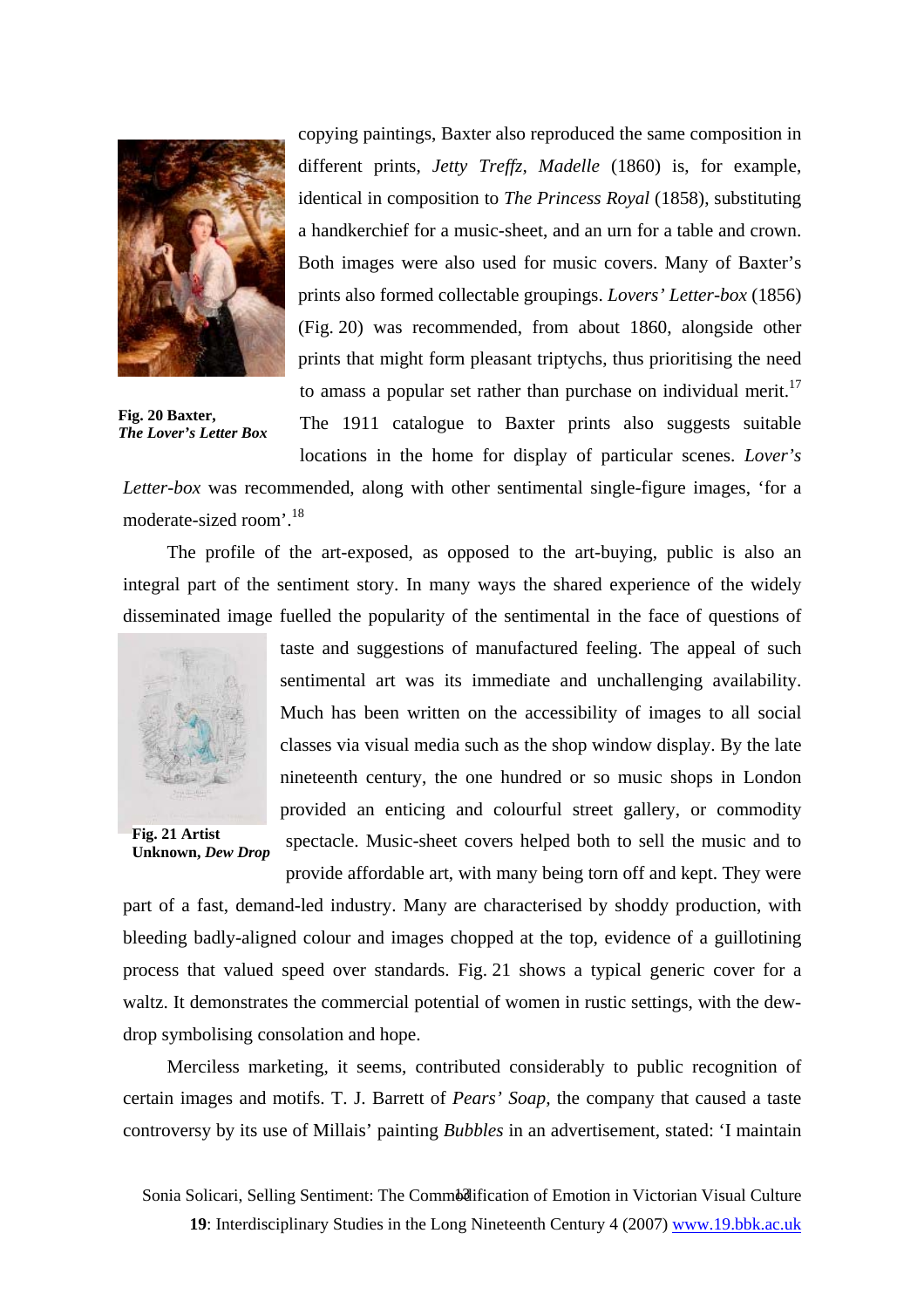that we personally can do more good for the spread of art and culture than your Royal Academy or your endless galleries', and throughout the century, debate raged on the eyesore versus poor-man's-gallery status of advertising hoardings.<sup>19</sup>

In terms of market crossovers, Ronald Pearsall suggests that music-sheet covers were purchased in such large numbers because 'it was the smart thing to do; they were bought by people who would not be seen dead in a music hall'.<sup>20</sup> Thus can be seen a complex exchange of visual material, from the art gallery to the street and, in reverse,



from the music hall to the drawing room. Sentiment, increasingly tainted by its association with the commercial, was renegotiating the thresholds between what was considered high and low culture. George Cruikshank's illustration, *The Sentimental Novel Reader* (Fig. 22) depicts a servant neglecting her duties in pursuit of emotional gratification. Similarly, the impulse of Dickens' short tale 'Sentiment' in *Sketches by Boz* centres around a young girl's love for a social

**Fig. 22 Cruikshank,**  *The Sentimental Novel Reader* 

inferior. Being sentimental it seems, often indicated a demeaning attachment to lower class activities. The writer J. B. Frith, in his article 'Some Aspects of Sentiment', suggests that:

To describe a novel as sentimental is to suggest that it contains sorry reading, and will only be acceptable to readers of a very inferior culture. It is to the gallery of the theatre that melodrama appeals most strongly, and it is in the gallery that the sentimental songs of a music hall gain an encore for the singer. It is with difficulty that the pit can be induced to shed tears, though their laughter is easily aroused. As for the stalls, they will neither laugh or weep. $^{21}$  $^{21}$  $^{21}$ 

However, regarding the appeal and communal response to musical performances, Ronald

Pearsall argues that:

In its reaction to tear-jerkers, the working class audience was at one with its betters. 'I shall never forget Grisi's rendering of "The Minstrel Boy" at the Crystal Palace,' wrote Mrs E. M. Ward, the artist. 'She refused to sing again after three encores. The audience, who had listened to her singing spellbound, arose in a mass, and the applause was like thunder. It seemed as if the glass roof would shatter, it was so tremendous.'[22](#page-20-18)

Evidently, the workings of the sentimental were multifarious and the dynamics of power complex. The wide-reaching influence of sentiment as a subject rendered it increasingly difficult to control. Art-establishment definitions of suitable subject matter for painting became redundant when such subjects were so reproduced, bowdlerised, swallowed up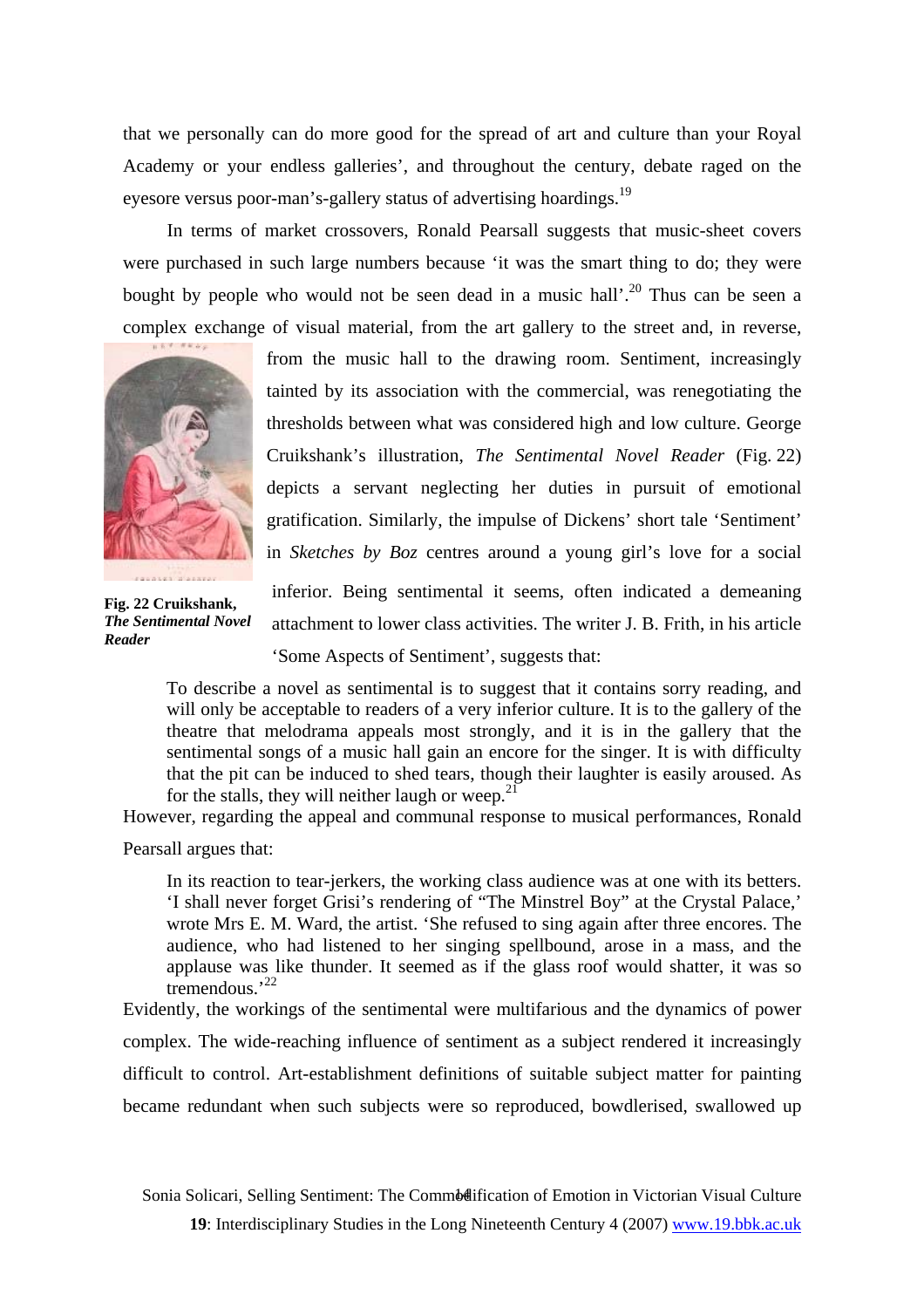and spat back out by a visual culture that was spreading so widely. The benchmark for taste and appreciation was, more than ever before, peer response.

#### VI

# Sentimental Response: Rules for Reaction

The influence of communal response in the reception of a work of sentiment, to a large extent negated original intention and rendered the meaning of the work subject to time, place and people. Indeed, the importance of the communal nature of a public expression of emotion is wonderfully satirised in Jerome K. Jerome's *Three Men in a Boat* (1889)*,*  during the episode in which the members of a drawing-room audience, unable to appreciate the true subject matter of a song sung in German, take their responses from one another, mistakenly laughing at what is supposed to be a tragic performance. Jerome also suggests the fine line between sentiment and humour when he comments of the German performer that 'it was his air of seriousness, almost of pathos, that made it so irresistibly amusing'.<sup>23</sup> The comic success of this episode rests upon assumptions that emotional reaction was, in large measure, dependent on expected and mutually approved responses. The situation was exacerbated in the nineteenth century by the number of communal leisure activities – the theatre, the art gallery, the music-hall, drawing-room concerts, and domestic visits – aimed at social class cohesion. The tenuous boundaries between sentimental pathos and humour also call to mind Oscar Wilde's remark that 'one must have a heart of stone to read the death of Little Nell without laughing'.<sup>24</sup> Made in 1895, the comment is perhaps less evident of changing attitudes towards the sentimental than it is of the always-precarious position of sentiment on the precipice of pastiche. Certainly, sentiment has long enjoyed a relationship with satire, and in the 1840s, the original reviews of Dickens novels, were sometimes as cutting as the response given by Wilde. George F. Ford mentions Albert Smith's parodies of *Dombey and Son* in his magazine *The Man in The Moon*, one of which centres on the funeral of Paul Dombey at which a chorus of Circulating Library Keepers sings a Requiem to the dead child:

Thou art gone from our counter Thou art lost to our pocket Thou hast fallen, brief mounter Like stick from a rocket.<sup>[25](#page-20-21)</sup>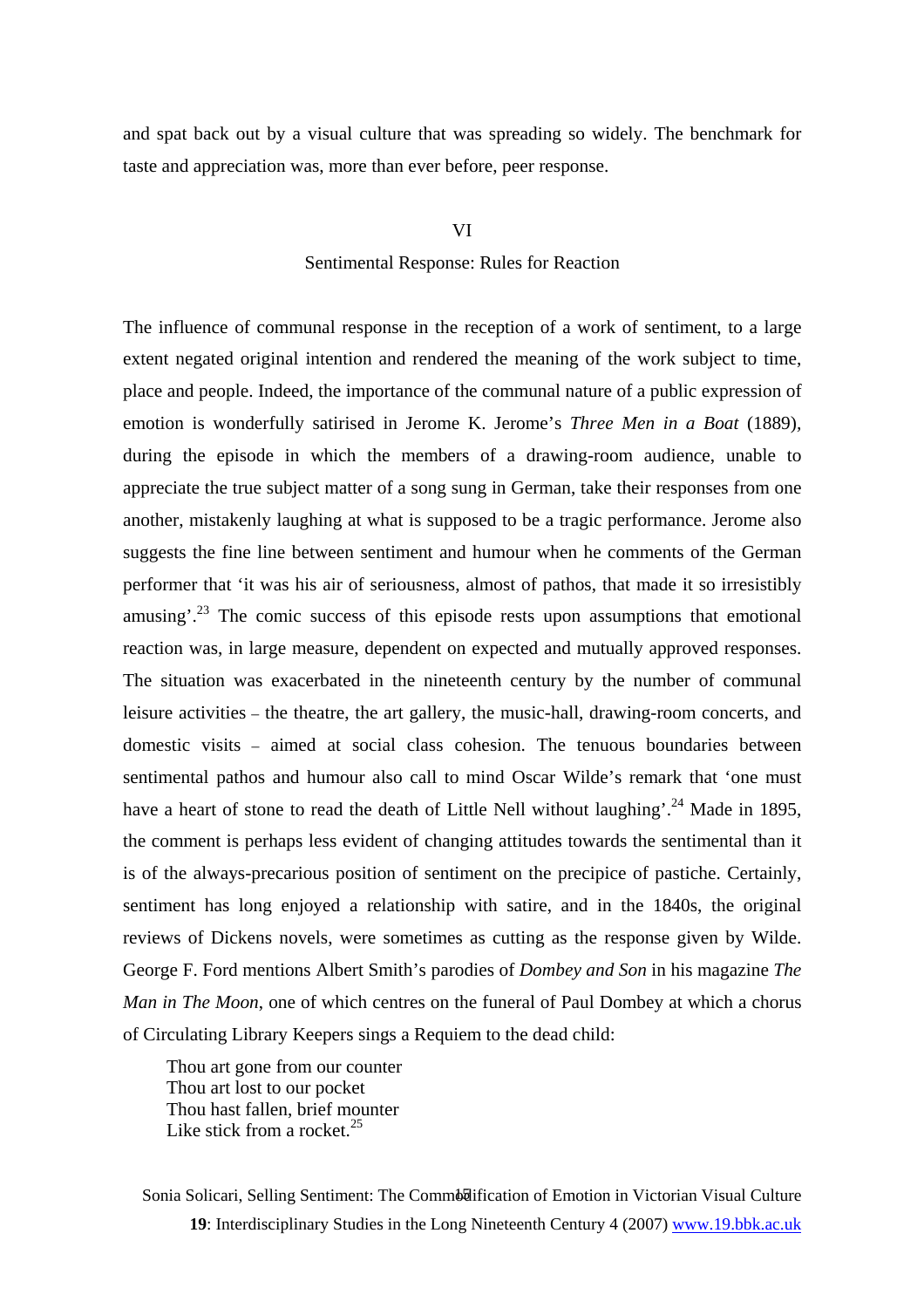That a work of sentimental tragedy can be at once tear-jerking and amusing within the



**Fig. 23 Wilkinson,**  *No Gems Have I Dear Girl to Offer* 

same culture, whatever the intention of the artist or writer, immediately positions sentiment within a climate of self-knowledge. Music-sheet covers, such as Fig. 23 with their quasi-sentimental take on romance, are thus particularly demonstrative of the complex blurring of the boundaries between the funny and the feeling, and offer an arch perspective on the sentimental. Within the same evening a music-hall audience could be exposed to the tragic and the humorous, and be expected to laugh and cry. This makes the lines

between genuine feeling and communal expression difficult to draw, the collective emotions

being no more false than a self-indulgent moral sensibility. In wide-reaching enjoyment of the sentimental, there seems to have been very little between the communal feeling excited by the music **Fig. 24 Maclise,** *Dickens Reading the*  hall and the outpouring of emotion at one of Dickens'



*Chimes*

celebrated public readings, themselves commercial ventures, captured so chin-tremblingly in Maclise's sketch (Fig. 24). In a 'pay you by feeling' culture, sentiment becomes a matter of supply and demand where subjects are ideally simple and iconic yet influence/genuine response is difficult to gauge. $^{26}$  $^{26}$  $^{26}$ 

#### VII

### Conclusion

It would seem inevitable that a commodification of emotion took place within nineteenthcentury visual culture. However, the extent to which feelings were genuine, or genuinely contextual is a matter of greater complexity. Similarly problematic, in an environment when most of the people were exposed to most of the material most of the time, is the relationship between high and low culture. Certainly, the numerous outlets into which sentiment poured itself—art galleries, journalism, souvenirs—points towards sentimental cultures rather than a single-driven motivation for emotional matter.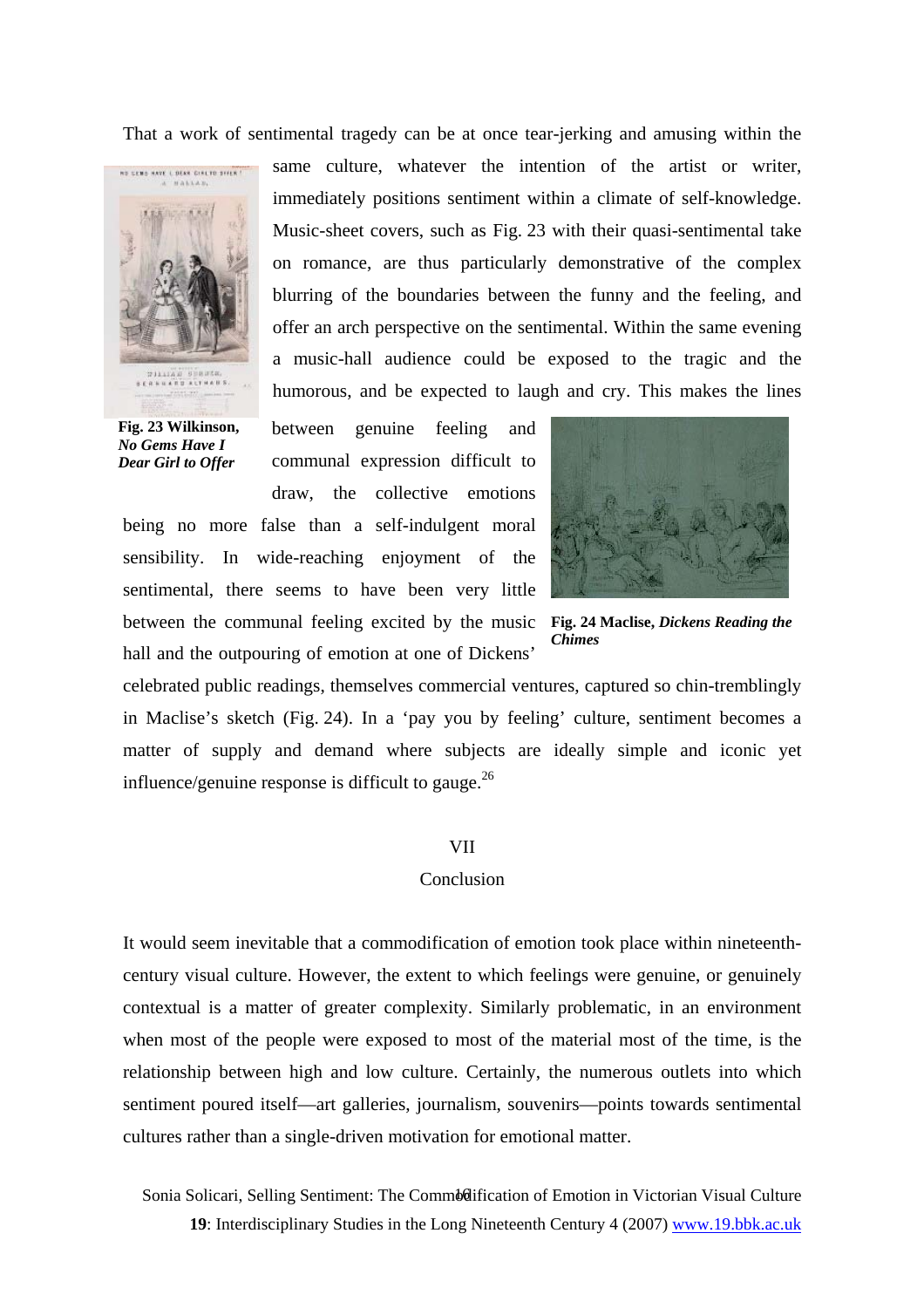Perhaps forms of feeling were diluted through exposure, in a society that could purchase physical proof of its emotional sway. Certainly, sentimental objects, although often dependent for subject matter on the nostalgic past and the passing of time, were themselves becoming increasingly ephemeral—self-knowing kitsch that saw consumption as an end in itself and possession as feeling. As Thomas Carlyle suggests:

The barrenest of all mortals is the Sentimentalist … Does he not lie there as a perpetual lesson of despair, and type of bedrid valetudinarian impotence? (sic) He is emphatically a Virtue that has become, through every fibre, conscious of itself; it is all sick  $\ldots$  it can do nothing  $\ldots$  [except] keep itself alive.<sup>27</sup>

The work of sentiment can be seen as that which is dependent, above all else, on taste, fashion and quick-fix feeling, rendering it self-serving and ephemeral. The emphasis falls on reception rather than delivery. With motive obscured by affect and the image an end in itself, commercial transaction becomes, by default, the most reliable defining feature of the Victorian sentimental image.

# Illustrations

Fig. 1. Frederick Walker (1840-1875), Illustration to *The Seasons. 1 – Spring Days* by Dora Greenwell, 1862, wood engraving, published in *A Round of Days*, 1866; *Wayside Posies*, 1867; *Picture Posies*, 1874; and *English Rustic Pictures*, 1882; edited and engraved by the Dalziel Brothers, Victorian and Albert Museum, no. E.2958-1904.

Fig. 2. Frederick Walker (1840-1875), Illustration to *The Seasons. 3 – Autumn Da*ys by Dora Greenwell, 1862, wood engraving, published in *A Round of Days*, 1866; *Wayside Posies*, 1867; *Picture Posies*, 1874; and *English Rustic Pictures*, 1882; edited and engraved by the Dalziel Brothers, Victorian and Albert Museum, no. E.2960-1904.

Fig. 3. Frederick Walker (1840-1875), *Spring*, 1865, watercolour, given by the executors of Sir William Agnew, bt., 1911, Victorian and Albert Museum, no. P.2-1911.

Fig. 4., Frederick Walker (1840-1875), *Autumn*, 1865, watercolour, given by the executors of Sir William Agnew, bt., 1911, Victorian and Albert Museum, no. P.3-1911.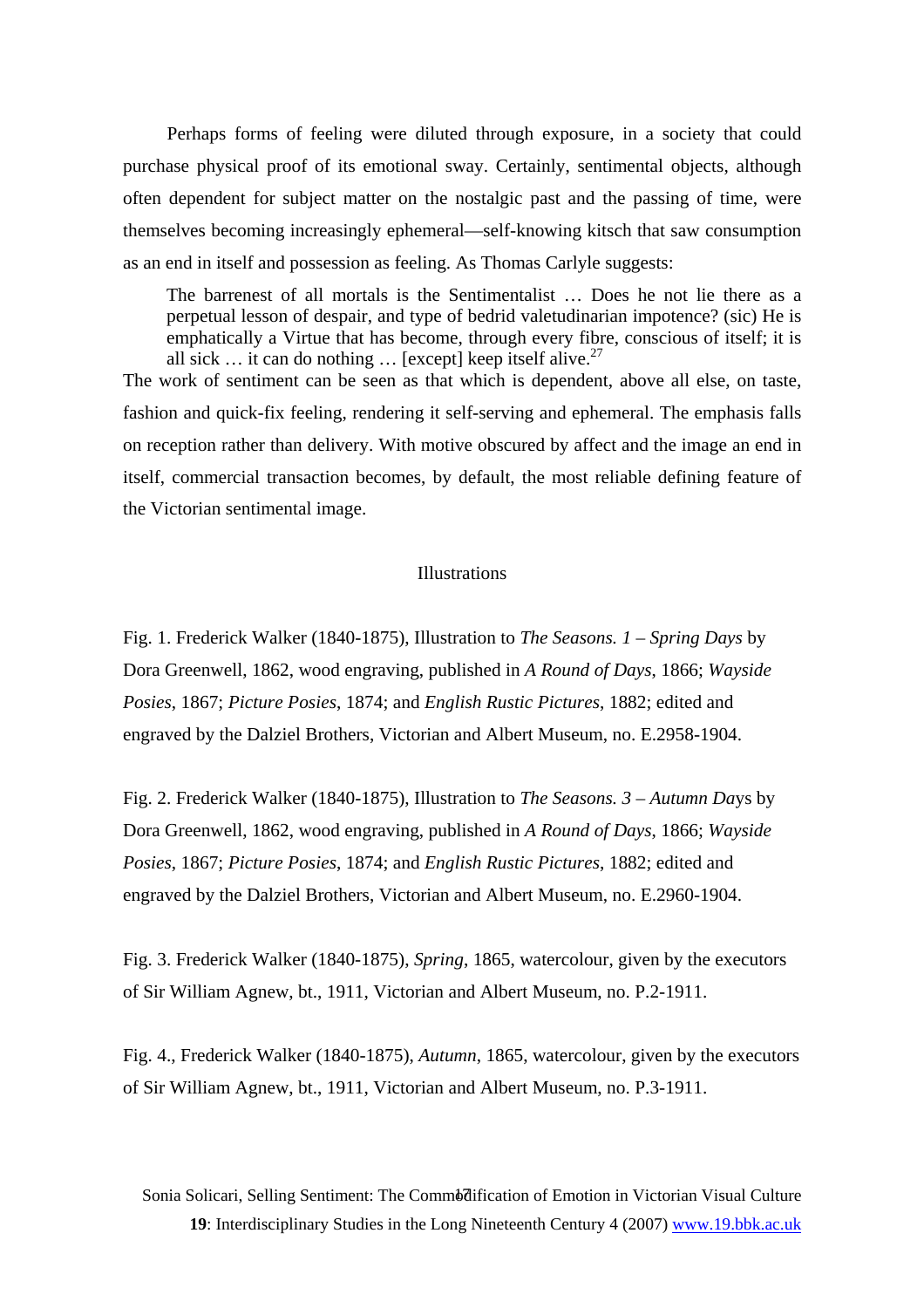Fig. 5., Emily Farmer (1826-1905), *In Doubt*, 1881, watercolour, bequeathed by the artist, 1905, Victorian and Albert Museum, no. D.395-1905.

Fig. 6. Artist Unknown, *December* from a series of the Months of the Year, engraved by Robert Taylor, c.1870, proof on India paper, Victorian and Albert Museum, no. E.706.L - 1888.

Fig. 7. Thomas Riley (working, late nineteenth century), *Gathering Apples*, 1882, etching, published in *Portfolio* Vol. XIII, 1882, Victorian and Albert Museum, no. E.5153-1904.

Fig. 8. John Everett Millais (1829-1896), *Happy Springtime,* 1860, etching, published in *A Selection of Etchings* by the etching club, 1865, Victorian and Albert Museum, no.E.724- 1905.

Fig. 9., Charles West Cope (1811-1890), *The Young Mother,* 1845, oil on panel, given by John Sheepshanks 1857, Victorian and Albert Museum, no. FA.53.

Fig. 10. Arthur Boyd Houghton (1836-1875), *Songs of Seven: Widowhood*, Illustration to *Songs of Seven* by Jean Ingelow, wood engraving; by the Dalziel Brothers, published in *Poems by Jean Ingelow*, 1867, Victorian and Albert Museum, no. E.313: 54 to 60-1910.

Fig. 11.*Memorial Card for Albert, the Prince Consort*, printed by J.T Wood, 1861, embossed paper, lithograph and letterpress, in contemporary cruciform frame, bequeathed by M.J. Franklin, 1987, Victorian and Albert Museum, no. E.1505-1987.

Fig. 12. *Memorial card for Mary Hannah Taylor, Hannah Maria Taylor, and William Robert Taylor,* about 1862, embossed paper, lithograph and letterpress, bequeathed by M.J. Franklin, 1987, Victorian and Albert Museum, no. 1509-1987.

Fig. 13. Artist unknown, *The Old Armchair,* about 1860s, music-sheet cover, lithograph, Victorian and Albert Museum, no. E.2652-1921.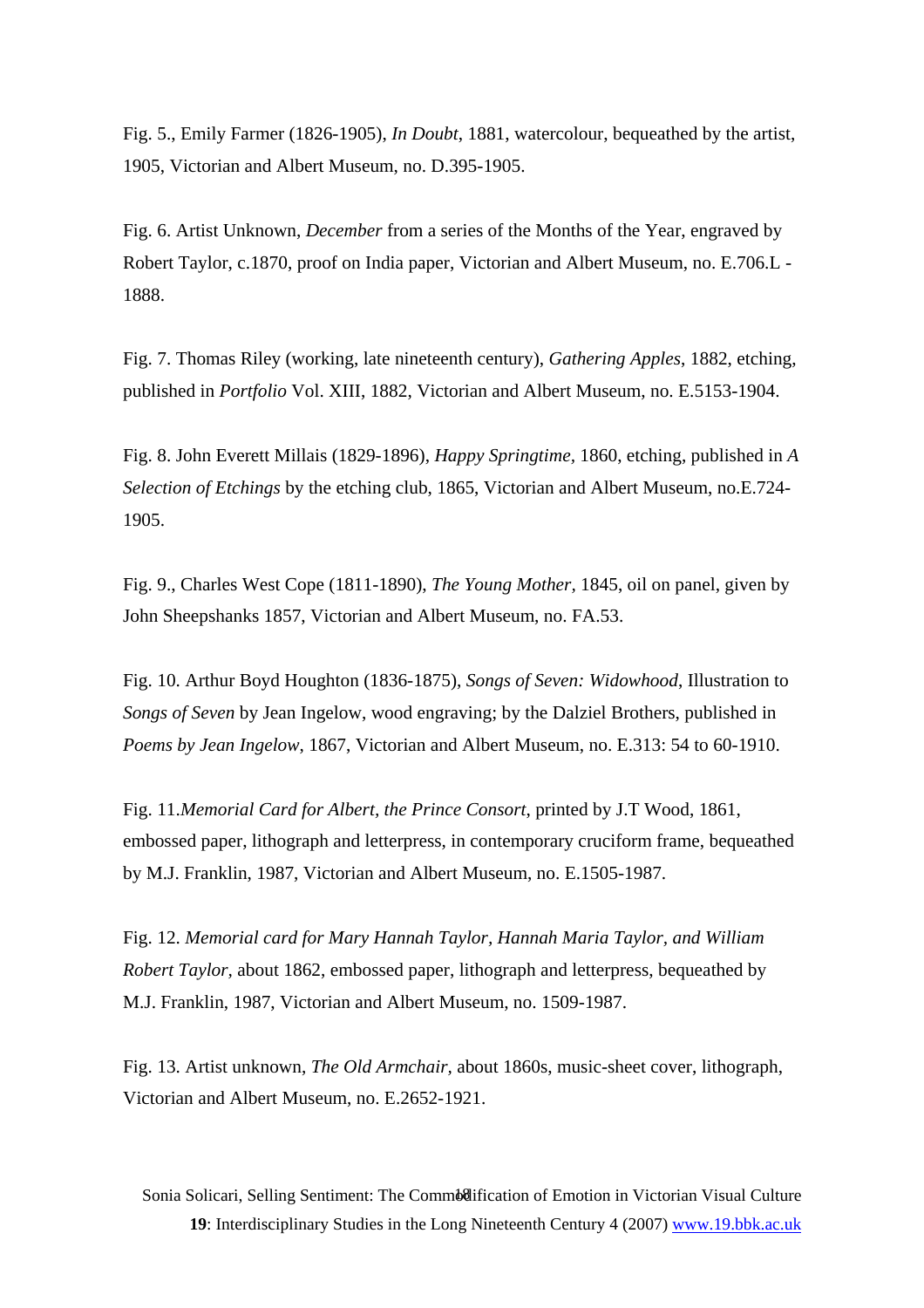Fig. 14. George Cattermole (1800-1868), *Knight and Lady*, about 1840s, gouache, bequeathed by Chauncey Hare Townshend, 1869, Victorian and Albert Museum, no. 1449-1869.

Fig. 15. Richard Hill (worked 1830s), *Two Small Girls, one with a Butterfly on her Wrist,*  1837, watercolour, bequeathed by H. H. Harrod, Victorian and Albert Museum, no. E.833- 1948.

Fig. 16. Myles Birket Foster (1825-1899), *The Milkmaid*, 1860, watercolour, bequeathed by John Jones, 1882, Victorian and Albert Museum, no. 520-1882.

Fig. 17. Helen Allingham (1848-1926), *A Cottage at Chiddingfold, Surrey,* date unknown, watercolour, bequeathed by Henry L. Florence, Victorian and Albert Museum, no. P.20- 1917.

Fig. 18. Lionel Percy Smythe (1839-1918), *Under the Greenwood Tree*, 1902, watercolour given by a member of the Walpole Society in memory of the glorious Battle of Jutland, Victorian and Albert Museum, no. P.5-1919.

Fig. 19. Charles Robert Leslie (1794-1859), *Griselda,* 1840, oil on panel, given by John Sheepshanks, 1857, Victorian and Albert Museum, no. FA.128.

Fig. 20. George Baxter (1804-1867) after a painting by Jessie McLeod (working midnineteenth century), *Lovers' Letter-Box*, 1856, Baxter process print, bequeathed by Francis William Baxter, 1932, Victorian and Albert Museum, no. E.3069-1932.

Fig. 21.Artist unknown, *Dew Drop,* about 1850s, *Music-sheet cover*, colour lithograph, Victorian and Albert Museum, no. E2626-1921.

Fig. 22. George Cruikshank (1792-1878), *The Sentimental Novel Reader,* date unknown, pencil and watercolour, given by Mrs. George Cruikshank, 1884, Victorian and Albert Museum, no. 9809A.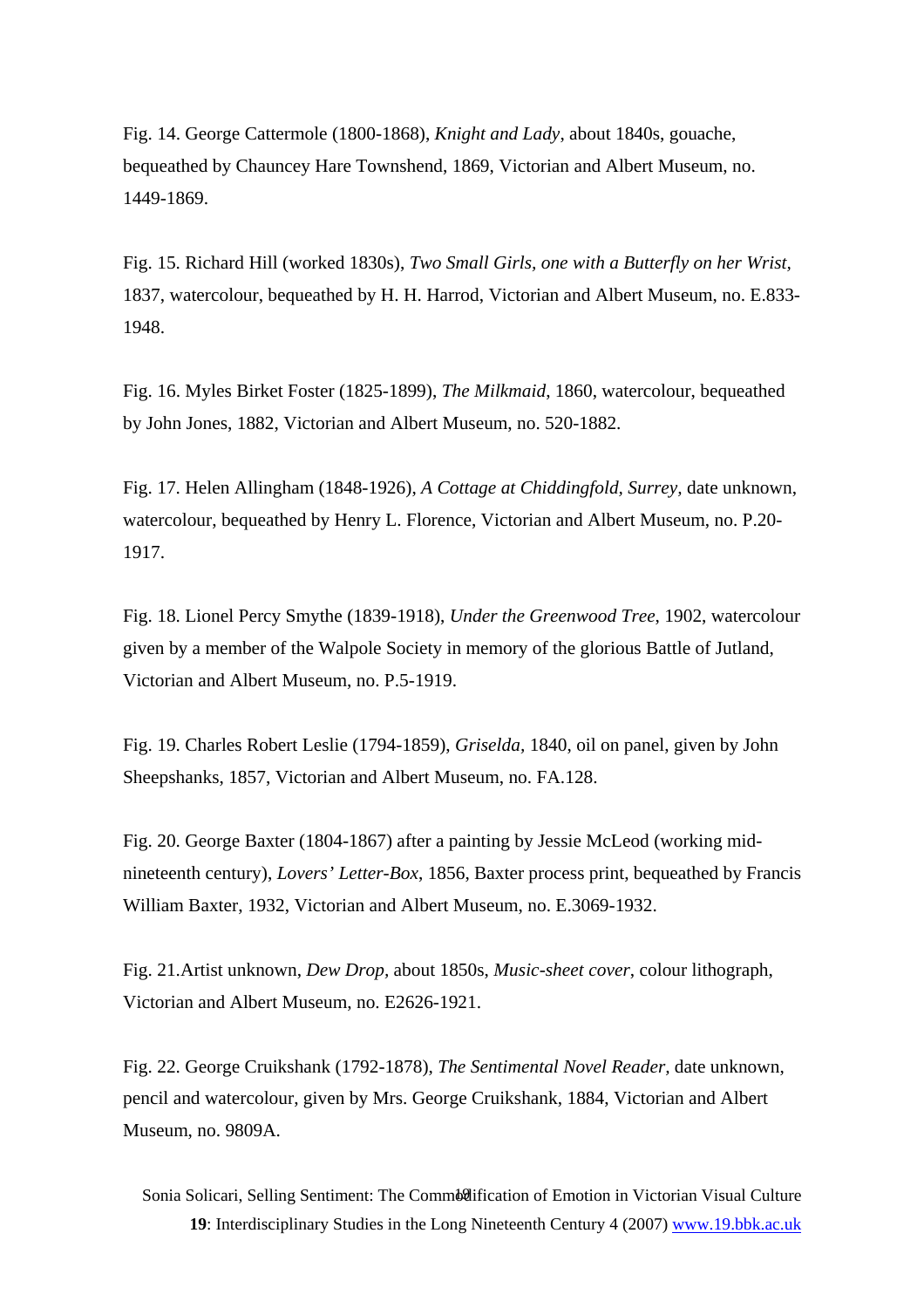Fig. 23. George Ellerton Welly Wilkinson (1833-1888), *No Gems Have I Dear Girl to* 

*Offer*, about 1850s, colour lithograph, given by H.C. Andrews, 1914, Victorian and Albert Museum, no. E.2505-1914.

Fig. 24. Daniel Maclise (1806-1870), *Dickens Reading the Chimes,* 1844, pencil,

bequeathed by John Forster, Victorian and Albert Museum, no. F.74.

<sup>11</sup> Cobbett's Political Register (25 April 1818). Cited in Laurence Lerner, *Angels and Absences: Child* Deaths in the Nineteenth Century (London: Vanderbilt University Press, 1997), p. 5.

<sup>12</sup> William Makepeace Thackeray, 'A Second Lecture on the Fine Arts: The Exhibitions', pp. 743–750, *Fraser's Magazine*, 19 (June 1839): 745.

<sup>13</sup> William Makepeace Thackeray, 'A Word on the Annuals', pp.757–763. *Fraser's Magazine*, 16 (Dec 1837): 758. 14 William Makepeace Thackeray, 1842. Cited in Catherine May Gordon, *British Painting of Subjects from* 

*the English Novel: 1740–1870* (London: Garland, 1988), p. 111.<br><sup>15</sup> 'In 1856, when Tennyson and his wife moved into their home at Farringford, they found that his father's

pictures were insufficient to cover the stains on the wallpaper, and Emily asked their friend Thomas Woolner, the sculptor, to look out at pawnbrokers' for some paintings of "red and flesh colour and bright frames"'. Richard D. Altick, *Paintings from Books: Art and Literature in Britain, 1760–1900* (Columbus:

Ohio State University Press, 1985), p. 79.<br><sup>16</sup> Thomas Richards, *The Commodity Culture of Victorian England: Advertising and Spectacle, 1851–1914*<br>(Stanford: Stanford University Press, 1990), p. 31.

Charles, 1972), p. 44. 18 C. T. Courtney Lewis, *The Picture Printer of the Nineteenth Century: George Baxter 1804–1867* (London: Sampson Law and Marston, 1911), p. 104.

<sup>19</sup> T. J. Barratt, *Pall Mall Gazette* (14 June 1884): 19–20. Cited in Julia Bigham, 'Commercial Advertising', in Margaret Timmers (ed.), *The Power of the Poster* (London: V&A Publications, 1998), pp. 172–220, p. 179.<br><sup>20</sup> Pearsall, *Victorian Sheet Music Covers*, p. 44.

<sup>21</sup> J. B. Frith, 'Some Aspects of Sentiment', *Westminster Review*, 138 (August 1892): 125.<br><sup>22</sup> Pearsall, *Victorian Sheet Music Covers*, p. 74.<br><sup>23</sup> Jerome K. Jerome, *Three Men in a Boat* (1889; Harmondsworth: Penguin

Sonia Solicari, Selling Sentiment: The Comm&dification of Emotion in Victorian Visual Culture

**19**: Interdisciplinary Studies in the Long Nineteenth Century 4 (2007) www.19.bbk.ac.uk

 $\frac{1}{1}$  Charles Dickens, *Speeches*. Cited in George H. Ford, *Dickens and his Readers: Aspects of Novel-Criticism Since 1836* (Princeton, NJ: Princeton University Press for University of Cincinnati, 1955), p. 23.<br><sup>2</sup> Mortin Passland A. 2 Mortin Passland A. 2 Mortin Passland A. 2 Mortin Passland A. 2 Mortin Passland A. 2 Mortin Passla

Martin Postle, *Angels and Urchins: The Fancy Picture in Eighteenth-Century British Art* (Nottingham: Djanogly Art Gallery, 1998), pp. 7–8.<br><sup>3</sup> John George Marks, *Life and Letters of Frederick Walker*, A.R.A (London: Macmillan, 1896), p. 30.

<sup>&</sup>lt;sup>4</sup> Portfolio, 13 (1882): 212.<br><sup>5</sup> Magazine of Art (1887): 272. Cited in Mary Bennett, Artists of the Pre-Raphaelite Circle: The First *Generation* (London: National Museums and Galleries on Merseyside, 1988), p. 161.

Charles West Cope, *Reminiscences of Charles West Cope, R.A.* (London: Bentley, 1891), p. 145. 7  $\sigma$ <sup>7</sup> Debates about breast-feeding can be traced to the Enlightenment, demonstrating ongoing concerns surrounding the middle-class mother. See Carol Duncan, 'Happy Mothers and Other New Ideas in Eighteenth-Century French Art', in Norma Broude and Mary D. Garrard (eds), *Feminism and Art History* 

<sup>(</sup>New York: Harper & Row, 1982), pp. 201-219.<br><sup>8</sup> Athenaeum, 22 (May 1847): 552.<br><sup>9</sup> Fred Kaplan, *Sacred Tears: Sentimentality in Victorian Literature* (Princeton, NJ: Princeton University Press, 1987), p. 46.<br><sup>10</sup> Jean Ingelow, 'Songs of Seven', in *Poems by Jean Ingelow* (London: Longmans, 1867), p. 194.

<sup>&</sup>lt;sup>17</sup> Statistic from Ronald Pearsall, *Victorian Sheet Music Covers* (London and Newton Abbot: David & Charles, 1972), p. 44.